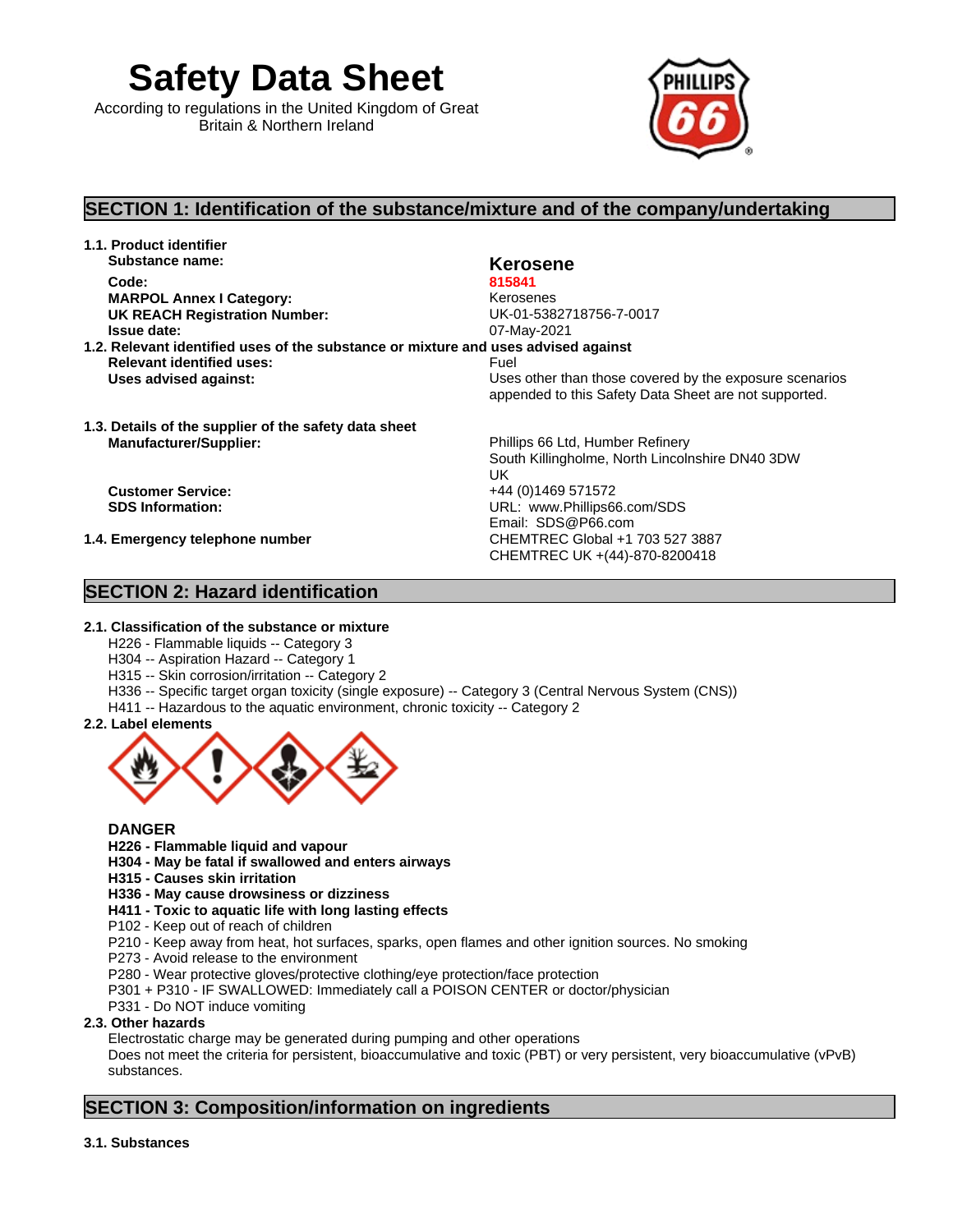| <b>Chemical Name</b> | <b>CASRN</b> | <b>EINECS</b> | <b>REACH Reg. No</b> | Concentration <sup>1</sup> | Classification <sup>2</sup> |
|----------------------|--------------|---------------|----------------------|----------------------------|-----------------------------|
| Kerosine,            | 8008-20-6    | 232-366-4     | UK-01-5382718756-7   | 100                        | Flam. Lig. 3, H226          |
| petroleum            |              |               |                      |                            | Asp. Tox. 1, H304           |
|                      |              |               |                      |                            | Skin Irrit. 2, H315         |
|                      |              |               |                      |                            | STOT SE 3. H336             |
|                      |              |               |                      |                            | Aquatic Chronic 2, H411     |

<sup>1</sup> All concentrations are percent by weight unless ingredient is a gas. Gas concentrations are in percent by volume.

² Regulation EC 1272/2008.

See Section 11 for more information.

# **SECTION 4: First aid measures**

#### **4.1. Description of first aid measures**

**Eye Contact:** If irritation or redness develops from exposure, flush eyes with clean water. If symptoms persist, seek medical attention.

**Skin Contact:** Remove contaminated shoes and clothing, and flush affected area(s) with large amounts of water. If skin surface is damaged, apply a clean dressing and seek medical attention. If skin surface is not damaged, cleanse affected area(s) thoroughly by washing with mild soap and water or a waterless hand cleaner. If irritation or redness develops, seek medical attention. Wash contaminated clothing before reuse.

**Inhalation:** First aid is not normally required. If breathing difficulties develop, move victim away from source of exposure and into fresh air in a position comfortable for breathing. Seek immediate medical attention.

**Ingestion:** Aspiration hazard: Do not induce vomiting or give anything by mouth because this material can enter the lungs and cause severe lung damage. If victim is drowsy or unconscious and vomiting, place on the left side with the head down. If possible, do not leave victim unattended and observe closely for adequacy of breathing. Seek medical attention.

#### **4.2. Most important symptoms and effects, both acute and delayed**

While significant vapour concentrations are not likely, high concentrations can cause minor respiratory irritation, headache, drowsiness, dizziness, loss of coordination, disorientation and fatigue. Ingestion can cause irritation of the digestive tract, nausea, diarrhea, and vomiting. Prolonged or repeated contact may dry skin and cause irritation

**4.3. Indication of any immediate medical attention and special treatment needed Other Comments:** None

# **SECTION 5: Firefighting measures**

#### **5.1. Extinguishing media**

Dry chemical, carbon dioxide, or foam is recommended. Water spray is recommended to cool or protect exposed materials or structures. Carbon dioxide can displace oxygen. Use caution when applying carbon dioxide in confined spaces. Simultaneous use of foam and water on the same surface isto be avoided as water destroys the foam. Water may be ineffective for extinguishment, unless used under favorable conditions by experienced fire fighters.

#### **5.2. Special hazards arising from the substance or mixture**

**Unusual Fire & Explosion Hazards:** Flammable. This material can be ignited by heat, sparks, flames, or other sources of ignition (e.g., static electricity, pilot lights, mechanical/electrical equipment, and electronic devices such as cell phones, computers, calculators, and pagers which have not been certified as intrinsically safe). Vapours may travel considerable distances to a source of ignition where they can ignite, flash back, or explode. May create vapour/air explosion hazard indoors, in confined spaces, outdoors, or in sewers. This product willfloat and can be reignited on surface water. Vapours are heavier than air and can accumulate in low areas. If container is not properly cooled, it can rupture in the heat of a fire. **Hazardous Combustion Products:** Combustion may yield smoke, carbon monoxide, and other products of incomplete combustion. Oxides of nitrogen and sulphur may also be formed.

**5.3. Special protective actions for fire-fighters**

For fires beyond the initial stage, emergency responders in the immediate hazard area should wear protective clothing. When the potential chemical hazard is unknown, in enclosed or confined spaces, a self contained breathing apparatus should be worn. In addition, wear other appropriate protective equipment as conditions warrant (see Section 8). Isolate the hazard area and deny entry to unnecessary and unprotected personnel. Stop spill/release if it can be done safely. Move undamaged containers from immediate hazard area if it can be done safely. Water spray may be useful in minimizing or dispersing vapours and to protect personnel. Avoid spreading burning liquid with water used for cooling purposes. Cool equipment exposed to fire with water, if it can be done safely.

#### **See Section 9 for Flammable Properties including Flash Point and Flammable (Explosive) Limits**

# **SECTION 6: Accidental release measures**

#### **6.1. Personal precautions, protective equipment and emergency procedures**

Flammable. Spillages of liquid product will create a fire hazard and may form an explosive atmosphere. Keep all sources of ignition and hot metal surfaces away from spill/release if safe to do so. The use of explosion-proof electrical equipment is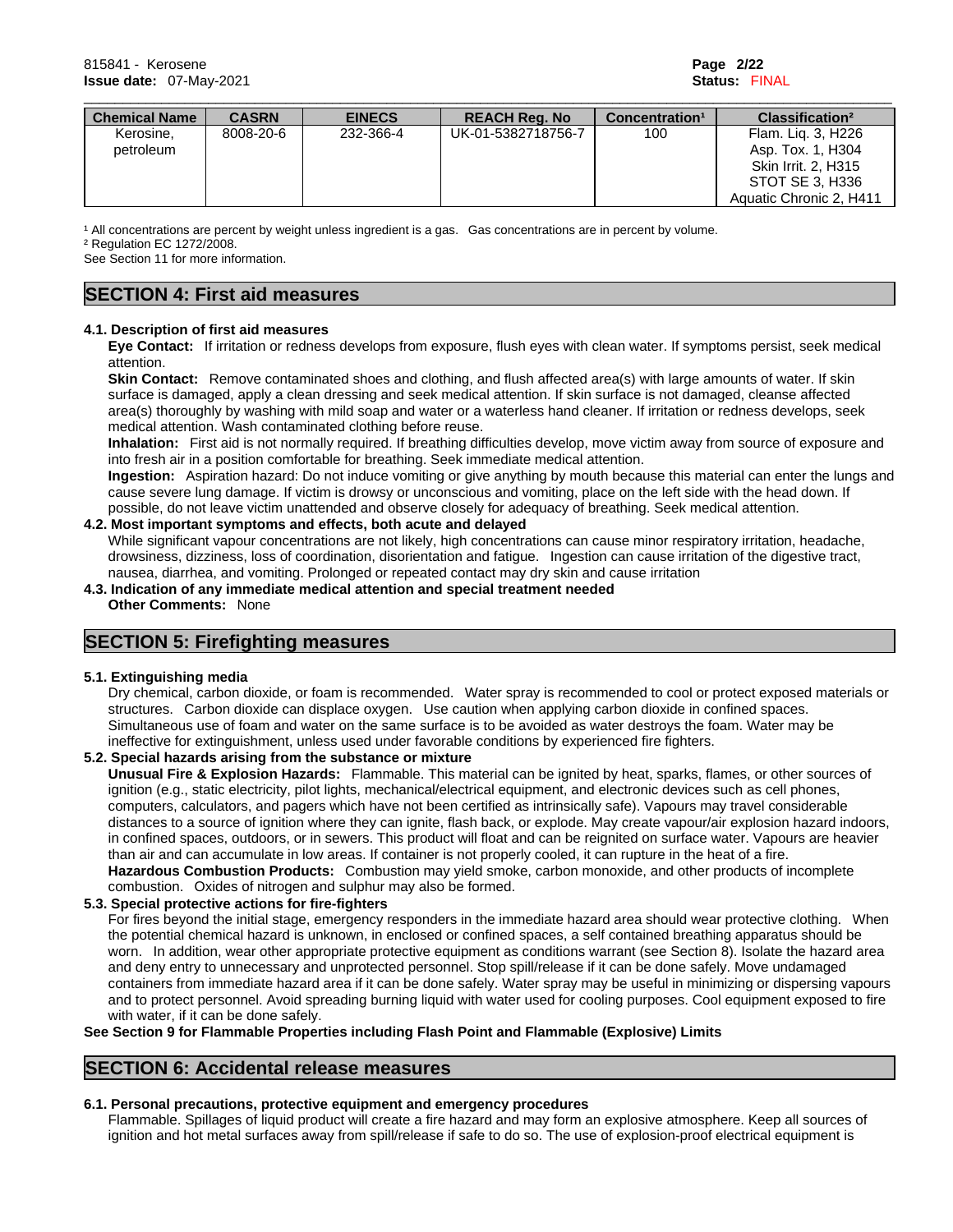recommended. Stay upwind and away from spill/release. Avoid direct contact with material. For large spillages, notify persons down wind of the spill/release, isolate immediate hazard area and keep unauthorised personnel out. Wear appropriate protective equipment, including respiratory protection, as conditions warrant (see Section 8). See Sections 2 and 7 for additional information on hazards and precautionary measures.

\_\_\_\_\_\_\_\_\_\_\_\_\_\_\_\_\_\_\_\_\_\_\_\_\_\_\_\_\_\_\_\_\_\_\_\_\_\_\_\_\_\_\_\_\_\_\_\_\_\_\_\_\_\_\_\_\_\_\_\_\_\_\_\_\_\_\_\_\_\_\_\_\_\_\_\_\_\_\_\_\_\_\_\_\_\_\_\_\_\_\_\_\_\_\_\_\_\_\_\_\_\_\_\_

#### **6.2. Environmental precautions**

Stop and contain spill/release if it can be done safely. Prevent spilled material from entering sewers, storm drains, other unauthorised drainage systems, and natural waterways. Use foam on spills to minimise vapours Use water sparingly to minimize environmental contamination and reduce disposal requirements. If spill occurs on water notify appropriate authorities and advise shipping of any hazard.

#### **6.3. Methods and material for containment and cleaning up**

Notify relevant authorities in accordance with all applicable regulations. Immediate cleanup of any spill is recommended. Dike far ahead of spill for later recovery or disposal. Absorb spill with inert material such as sand or vermiculite, and place in suitable container for disposal. If spilled on water remove with appropriate methods (e.g. skimming, booms or absorbents). In case of soil contamination, remove contaminated soil for remediation or disposal, in accordance with local regulations.

Recommended measures are based on the most likely spillage scenarios for this material; however local conditions and regulations may influence or limit the choice of appropriate actions to be taken.

# **SECTION 7: Handling and storage**

#### **7.1. Precautions for safe handling**

Keep away from heat, hot surfaces, sparks, open flames and other ignition sources. No smoking. Take precautionary measures against static discharge. Use non-sparking tools. Wear protective gloves/protective clothing/eye protection/face protection. Wash thoroughly after handling. Use good personal hygiene practices and wear appropriate personal protective equipment (see section 8).

Flammable. Open container slowly to relieve any pressure. Electrostatic charge may accumulate and create a hazardous condition when handling or processing this material. To avoid fire or explosion, dissipate static electricity during transfer by grounding and bonding containers and equipment before transferring material. The use of explosion-proof electrical equipment is recommended and may be required (see appropriate fire codes for specific bonding/grounding requirements). May vaporize easily at ambient temperatures. The vapour is heavier than air and may create an explosive mixture of vapor and air. Beware of accumulation in confined spaces and low lying areas. Do not enterconfined spaces such as tanks or pits without following proper entry procedures. Do not wear contaminated clothing or shoes. Keep contaminated clothing away from sources of ignition such as sparks or open flames.

The use of hydrocarbon fuel in an area without adequate ventilation may result in hazardous levels of incomplete combustion products (e.g. carbon monoxide, oxides of sulphur and nitrogen, benzene and other hydrocarbons) and/or dangerously low oxygen levels.

#### **7.2. Conditions for safe storage, including any incompatibilities**

Keep container(s) tightly closed and properly labeled. Use and store this material in cool, dry, well-ventilated areas away from heat, direct sunlight, hot metal surfaces, and all sources of ignition. Store only in approved containers. Post area "No Smoking or Open Flame." Keep away from any incompatible material(see Section 10). Protect container(s) against physical damage.

"Empty" containers retain residue and may be dangerous. Do not pressurize, cut, weld, braze, solder, drill, grind, or expose such containers to heat, flame, sparks, or other sources of ignition. They may explode and cause injury or death. "Empty" drums should be completely drained, properly bunged, and promptly shipped to the supplier or a drum reconditioner. All containers should be disposed of in an environmentally safe manner and in accordance with governmental regulations. Before working on or in tanks which contain or have contained this material, refer to appropriate guidance pertaining to cleaning, repairing, welding, or other contemplated operations. Outdoor or detached storage is preferred. Indoor storage should meet Country or Committee standards and appropriate fire codes.

#### **7.3. Specific end use(s)**

Refer to supplemental exposure scenarios if attached.

# **SECTION 8: Exposure controls/personal protection**

#### **8.1. Control parameters**

#### **Occupational Exposure Limits:**

| <b>Chemical Name</b> | <b>ACGIH</b>                   | <b>Ireland</b> | <b>United Kingdom</b> | <b>Phillips 66</b>    |
|----------------------|--------------------------------|----------------|-----------------------|-----------------------|
| Kerosine, petroleum  | TWA-8hr: 200 mg/m <sup>3</sup> | Skin           | $---$                 | TWA-8hr: 200 mg/m $3$ |
|                      | total hydrocarbon vapor        |                |                       | TWA-8hr: 28 ppm       |
|                      | Kerosene/Jet fuels             |                |                       | <b>Skin</b>           |
|                      | Skin                           |                |                       |                       |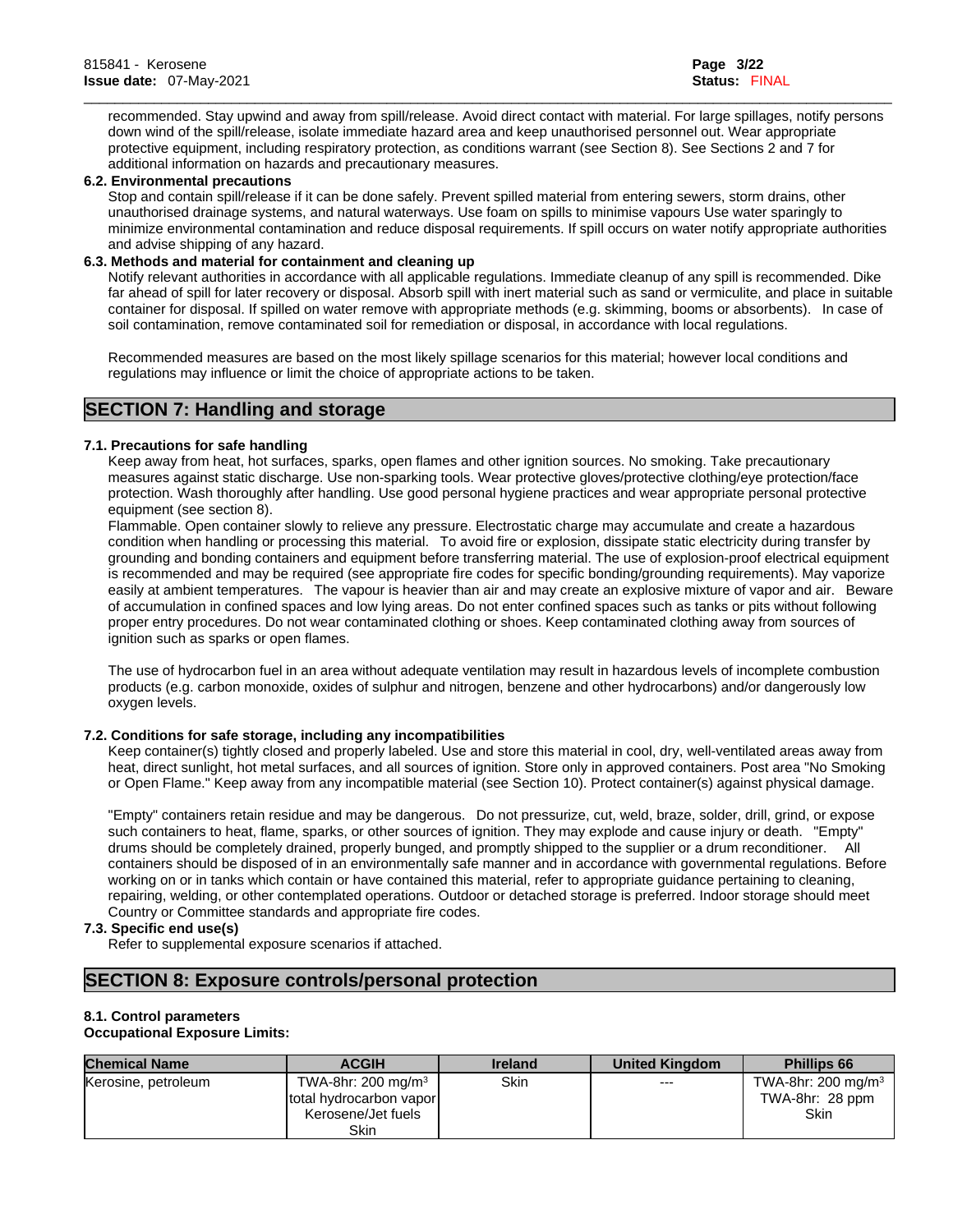STEL = Short Term Exposure Limit (15 minutes); TWA = Time Weighted Average (8 hours); None = No Occupational Exposure Limit. Local regulations may be more stringent than regional or national requirements.

\_\_\_\_\_\_\_\_\_\_\_\_\_\_\_\_\_\_\_\_\_\_\_\_\_\_\_\_\_\_\_\_\_\_\_\_\_\_\_\_\_\_\_\_\_\_\_\_\_\_\_\_\_\_\_\_\_\_\_\_\_\_\_\_\_\_\_\_\_\_\_\_\_\_\_\_\_\_\_\_\_\_\_\_\_\_\_\_\_\_\_\_\_\_\_\_\_\_\_\_\_\_\_\_

**Biological Limit Values:** 

None = No Biological Limit Value

**Relevant DNEL and PNEC: Dermal:** Not applicable

**Worker Derived No-Effect Level (DNEL)**<br> **Consumer Derived No-Effect Level (DNEL)**<br> **Inhalation:** Not applicable<br> **Inhalation:** Not applicable **Inhalation:** Not applicable **Dermal:** Not applicable **Ingestion:** 18.8 mg/kgbw/day

### **Environmental Predicted No-Effect Concentration (PNEC):** Not applicable

#### **8.2. Exposure controls**

**Engineering controls:** If current ventilation practices are not adequate to maintain airborne concentrations below the established exposure limits, additional engineering controls may be required.

**Eye/Face Protection:** The use of eye protection that meets or exceeds EN 166 isrecommended to protect against potential eye contact, irritation, or injury. Depending on conditions of use, close fitting eye protection and a face shield may be necessary.

**Skin/Hand Protection:** The use of gloves impervious to the specific material handled that comply with EN 374 is advised to prevent skin contact. Users should check with manufacturers to confirm the breakthrough performance of their products. Depending on exposure and use conditions, additional protection may be necessary to prevent skin contact including use of items such as chemical resistant boots, aprons, arm covers, hoods, coveralls, or encapsulated suits. Suggested protective materials: Nitrile rubber

**Respiratory Protection:** Where there is potential for airborne exposure above the exposure limit an approved air purifying respirator equipped with Type A, organic gases and vapour filters (as specified by the manufacturer) may be used.

A respiratory protection programme that follows recommendations for the selection, use, care and maintenance of respiratory protective devices in EN 529:2005 should be followed whenever workplace conditions warrant a respirator's use. Air purifying respirators provide limited protection and cannot be used in atmospheres that exceed the maximum use concentration (as directed by regulation or the manufacturer's instructions), in oxygen deficient (less than 19.5 percent oxygen) situations, or under conditions that are immediately dangerous to life and health.

**Other Protective Equipment:** Eye wash and quick-drench shower facilities should be available in the work area. Thoroughly clean shoes and wash contaminated clothing before reuse.

**Environmental Exposure Controls:** Refer to Sections 6, 7, 12 and 13.

Suggestions provided in this section for exposure control and specific types of protective equipment are based on readily available information. Users should consult with the specific manufacturer to confirm the performance of their protective **equipment. Specific situations may require consultation with industrial hygiene, safety, or engineering professionals.**

# **SECTION 9: Physical and chemical properties**

#### **9.1. Information on basic physical and chemical properties**

| Data represent typical values and are not intended to be specifications. N/A = Not Applicable; N/D = Not Determined |                                              |
|---------------------------------------------------------------------------------------------------------------------|----------------------------------------------|
| Appearance:                                                                                                         | Colourless                                   |
| Physical form of product:                                                                                           | Liquid                                       |
| Odour:                                                                                                              | Kerosene                                     |
| <b>Odour threshold:</b>                                                                                             | N/D                                          |
| pH:                                                                                                                 | N/A                                          |
| Melting / freezing point:                                                                                           | $<$ -52.6 °F / $<$ -47 °C                    |
| Initial boiling point and boiling range:                                                                            | 284 - 572 °F / 140 - 300 °C                  |
| <b>Flash point:</b>                                                                                                 | > 100.4 °F / > 38 °C                         |
| Method:                                                                                                             | Unknown                                      |
| <b>Evaporation Rate (nBuAc=1):</b>                                                                                  | N/D                                          |
| Flammability (solid, gas):                                                                                          | N/A                                          |
| Upper Explosive Limits (vol % in air):                                                                              | 6.0                                          |
| Lower Explosive Limits (vol % in air):                                                                              | 0.5                                          |
| Vapour pressure:                                                                                                    | 3 kPa @ 20°C                                 |
| Vapour density:                                                                                                     | >1                                           |
| <b>Relative density:</b>                                                                                            | $0.77 - 0.82$ @ 15°C                         |
| Solubility(ies):                                                                                                    | Insoluble in water                           |
| Partition coefficient n-octanol /water (log KOW):                                                                   | N/D                                          |
| <b>Autoignition temperature:</b>                                                                                    | 482 °F / 250 °C                              |
| Decomposition temperature:                                                                                          | N/D                                          |
| <b>Viscosity:</b>                                                                                                   | 1.3-2.9 mm <sup>2</sup> /s @ 20 $^{\circ}$ C |
| <b>Explosive properties:</b>                                                                                        | N/D                                          |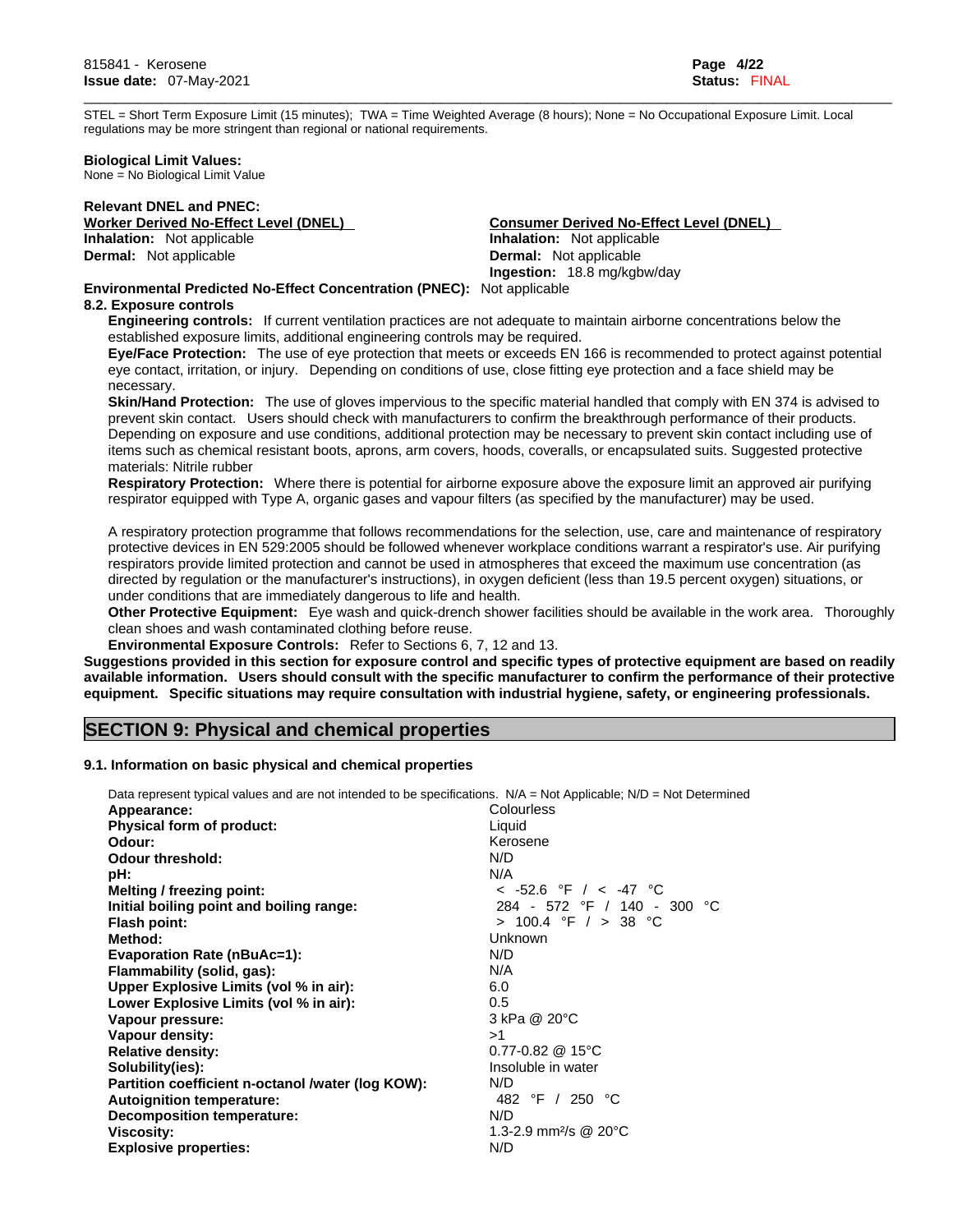**Oxidising properties:** N/D **9.2. Other information Other information Bulk Density:** N/D

**Pour point:** < -52.6 °F / < -47 °C

\_\_\_\_\_\_\_\_\_\_\_\_\_\_\_\_\_\_\_\_\_\_\_\_\_\_\_\_\_\_\_\_\_\_\_\_\_\_\_\_\_\_\_\_\_\_\_\_\_\_\_\_\_\_\_\_\_\_\_\_\_\_\_\_\_\_\_\_\_\_\_\_\_\_\_\_\_\_\_\_\_\_\_\_\_\_\_\_\_\_\_\_\_\_\_\_\_\_\_\_\_\_\_\_

## **SECTION 10: Stability and reactivity**

**10.1. Reactivity 10.1. Reactivity 10.1. Reactivity 10.1. Reactivity 10.1. Reactivity 10.1. Reactivity 10.1. Reactivity 10.1. Reactivity 10.1. Reactivity 10.1. Reactivity 10.1. 10.1.** 

- 
- **10.3. Possibility of hazardous reactions**
- 

**10.2. Chemical stability** Stable under normal ambient and anticipated conditions of use.<br>**10.3. Possibility of hazardous reactions Stable under state of the state of the state of the state of the state of the state of t 10.4. Conditions to avoid Avoid high temperatures and all sources of ignition. Prevent** vapour accumulation. **10.5. Incompatible materials and incompatible materials** Avoid contact with strong oxidizing agents and strong reducing agents.

**10.6. Hazardous decomposition products** Not anticipated under normal conditions of use.

# **SECTION 11: Toxicological information**

#### **11.1. Information on toxicologicaleffects**

| <b>Substance / Mixture</b> |
|----------------------------|
|----------------------------|

| <b>Acute</b>      | <b>Hazard</b>                  | <b>Additional Information LC50/LD50 Data</b> |                           |
|-------------------|--------------------------------|----------------------------------------------|---------------------------|
| <b>Toxicity</b>   |                                |                                              |                           |
| <b>Inhalation</b> | Unlikely to be harmful         |                                              | l >5.3 mg/L (mist): (rat) |
| Dermal            | IUnlikelv to be harmful        |                                              | >2 g/kg; (rabbit)         |
| <b>Oral</b>       | <b>IUnlikely to be harmful</b> |                                              | >5 g/kg; (rat)            |

**Likely Routes of Exposure:** Inhalation, eye contact, skin contact

**Aspiration Hazard:** May be fatal if swallowed and enters airways.

**Skin Corrosion/Irritation:** Causes skin irritation. Repeated exposure may cause skin dryness or cracking.

**Serious Eye Damage/Irritation:** Causes mild eye irritation.

**Skin Sensitisation:** Not expected to be a skin sensitizer.

**Respiratory Sensitisation:** No information available.

**Specific Target Organ Toxicity (Single Exposure):** May cause drowsiness and dizziness.

**Specific Target Organ Toxicity (Repeated Exposure):** Not expected to cause organ effects from repeated exposure. **Carcinogenicity:** Not expected to cause cancer.

**Germ Cell Mutagenicity:** Not expected to cause heritable genetic effects.

**Reproductive Toxicity:** Not expected to cause reproductive toxicity.

#### **Information on Toxicological Effects of Components**

#### **Kerosine, petroleum**

*Target organs, tissues and biological systems:* Central Nervous System (CNS)

*Reproductive Toxicity:* Hydrodesulphurized kerosene applied to the skin of female rats at 494,330, or 165 mg/kg daily for 7 consecutive weeks (premating, mating, and gestation), or for 8 consecutive weeks in males did not result in systemic, reproductive, or developmental toxicity.

# **SECTION 12: Ecological information**

#### **12.1. Toxicity**

Acute aquatic toxicity studies on samples of jet fuel and kerosine streams show acute toxicity values greater than 1 mg/L and mostly in the range 1-100 mg/L. These tests were carried out on water accommodated fractions, in closed systems to prevent evaporative loss. Results are consistent with the predicted aquatic toxicity of these substances based on their hydrocarbon composition. Kerosines should be regarded as toxic to aquatic organisms, with the potential to cause long term adverse effects in the aquatic environment.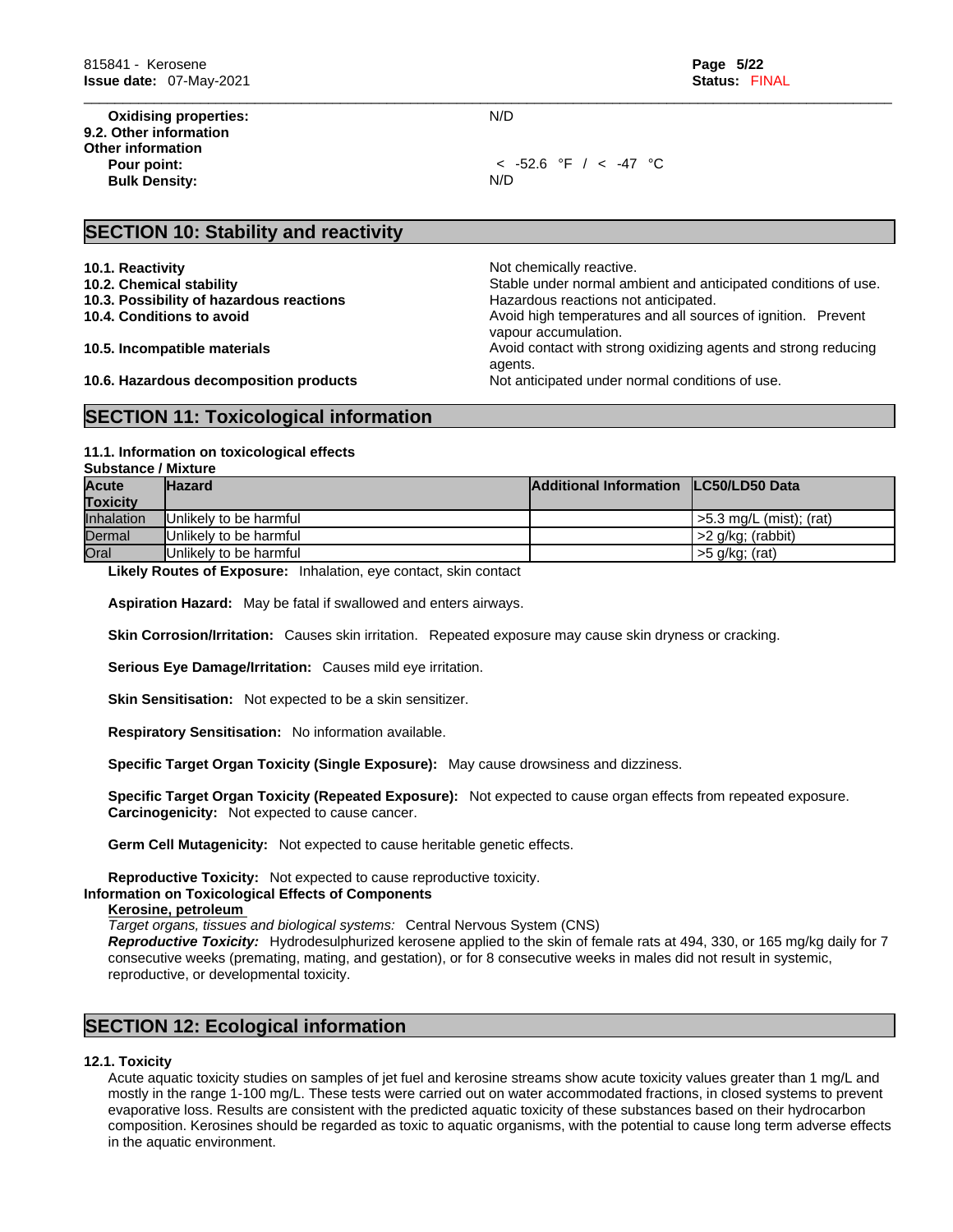## **12.2. Persistence and degradability**

The hydrocarbons in this material are not readily biodegradable but are regarded as inherently biodegradable since their hydrocarbon components can be degraded by microorganisms.

\_\_\_\_\_\_\_\_\_\_\_\_\_\_\_\_\_\_\_\_\_\_\_\_\_\_\_\_\_\_\_\_\_\_\_\_\_\_\_\_\_\_\_\_\_\_\_\_\_\_\_\_\_\_\_\_\_\_\_\_\_\_\_\_\_\_\_\_\_\_\_\_\_\_\_\_\_\_\_\_\_\_\_\_\_\_\_\_\_\_\_\_\_\_\_\_\_\_\_\_\_\_\_\_

**Persistence per IOPC Fund definition:** Non-Persistent

### **12.3. Bioaccumulative potential**

Hydrocarbon constituents of kerosine show measured or predicted Log Kow values ranging from 3 to 6 and above and therefore would be regarded as having the potential to bioaccumulate. In practise, metabolic processes may reduce bioconcentration.

# **12.4. Mobility in soil**

On release to water, hydrocarbons will float on the surface and since they are sparingly soluble, the only significant loss is volatilisation to air. It is possible that some of the higher molecular weight hydrocarbons will be adsorbed on sediment. Biodegradation in water is a minor loss process. In air, these hydrocarbons are photodegraded by reaction with hydroxyl radicals with half lives varying from 0.1 to 0.7 days.

# **12.5. Results of PBT and vPvB assessment**

# Not a PBT or vPvB substance.

**12.6. Other adverse effects**

None anticipated.

# **SECTION 13: Disposal considerations**

# **13.1. Waste treatment methods**

**European Waste Code:** 13 07 03\* other fuels (including mixtures)

This material, if discarded as produced, would be considered as hazardous waste pursuant to Directive 2008/98/EC on hazardous waste, and subject to the provisions of that Directive unless Article 1(5) of that Directive applies. This code has been assigned based upon the most common uses for this material and may not reflect contaminants resulting from actual use. Waste generators/producers are responsible for assessing the actual process used when generating the waste and it's contaminants in order to assign the proper waste disposal code.

Disposal must be in accordance with Directive 2008/98/EC and other applicable national or regional provisions, and based upon material characteristics at time of disposal. For incineration of waste, follow Directive 2000/76/EC. For landfill of waste, follow Directive 1999/31/EC. Product is suitable for burning in an enclosed controlled burner for fuel value if >5000 BTU, or disposal by supervised incineration at very high temperatures to prevent formation of undesirable combustion products. Follow Directive 2000/76/EC.

**Empty Containers:** Container contents should be completely used and containers emptied prior to discard. Empty drums should be properly sealed and promptly returned to a drum reconditioner. All containers should be disposed of in an environmentally safe manner and in accordance with applicable regulations.

# **SECTION 14: Transport information**

# **14.1. UN number**

UN1223

- **14.2. UN proper shipping name**  Kerosene,
- **14.3. Transport hazard class(es)**  3
- **14.4. Packing group**

III

# **14.5. Environmental hazards**

Marine pollutant - Environmentally Hazardous

# **14.6. Special precautions for user**

 *If transported in bulk by marine vessel in international waters, product is being carried under the scope of MARPOL Annex I.*

# **14.7. Transport in bulk according to Annex II of MARPOL 73/78 and the IBC Code**

Not applicable

# **SECTION 15: Regulatory information**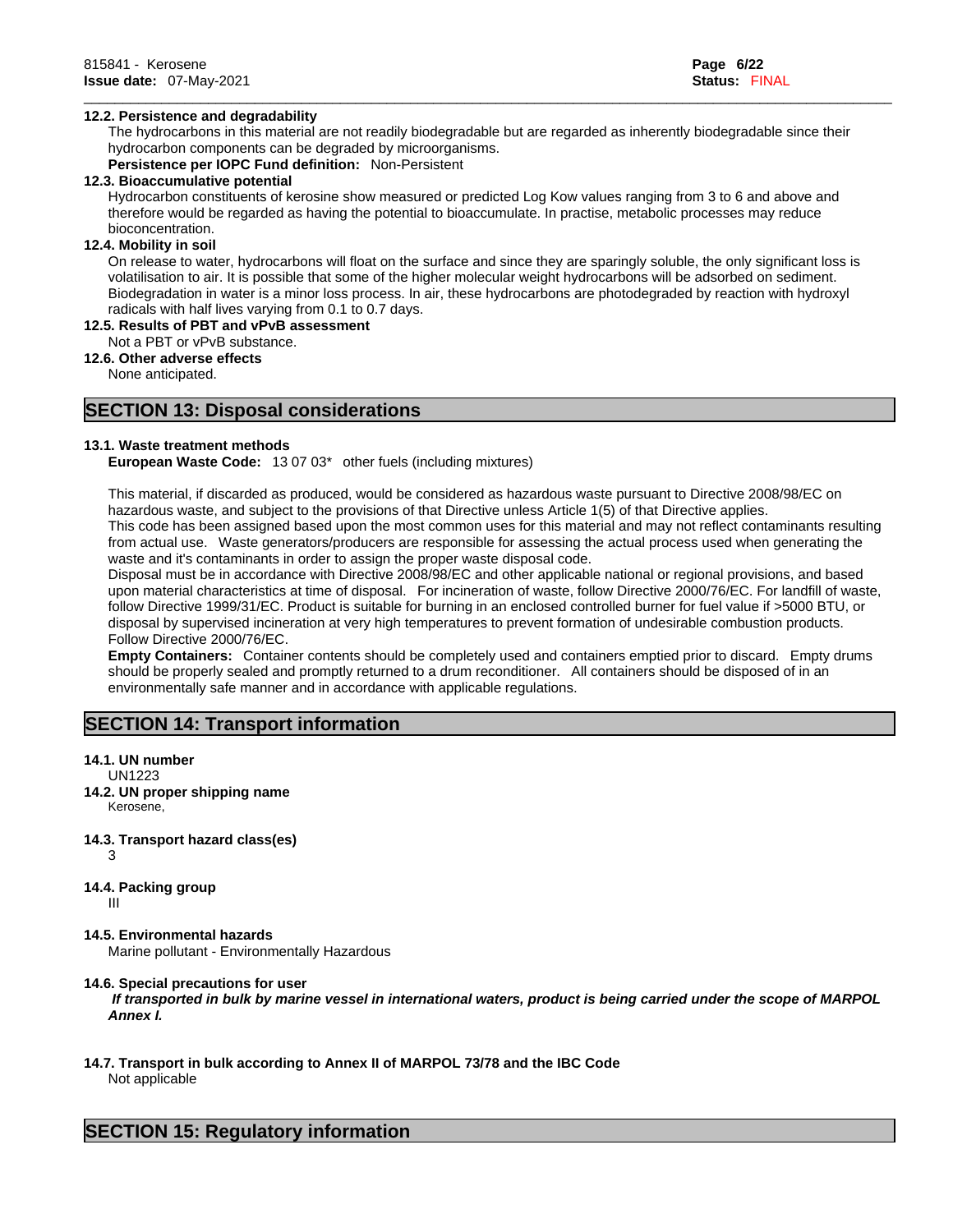# **15.1. Safety, health and environmental regulations/legislation specific for the substance or mixture**

\_\_\_\_\_\_\_\_\_\_\_\_\_\_\_\_\_\_\_\_\_\_\_\_\_\_\_\_\_\_\_\_\_\_\_\_\_\_\_\_\_\_\_\_\_\_\_\_\_\_\_\_\_\_\_\_\_\_\_\_\_\_\_\_\_\_\_\_\_\_\_\_\_\_\_\_\_\_\_\_\_\_\_\_\_\_\_\_\_\_\_\_\_\_\_\_\_\_\_\_\_\_\_\_

EC 1272/2008 - Classification, labelling and packaging of substances and mixtures EN166:2002 Eye Protection

EN 529:2005 Respiratory Protective devices

BS EN 374-1:2016 Protective gloves against chemicals and micro-organisms

Workplace Exposure Limits, EH40/2005, Control of Substances Hazardous to Health

Directive 2008/98/EC (Waste Framework Directive)

Directive 2000/76/EC on incineration of waste

Directive 1999/31/EC on landfill of waste

**Export Rating:** NLR (No Licence Required)

### **15.2. Chemical safety assessment**

A chemical safety assessment has been carried out for the substance/mixture.

# **SECTION 16: Other information**

| <b>Issue date</b>                                                               | 07-May-2021                      |  |  |  |  |
|---------------------------------------------------------------------------------|----------------------------------|--|--|--|--|
| <b>Status:</b>                                                                  | <b>FINAL</b>                     |  |  |  |  |
| <b>Previous Issue Date:</b>                                                     | 07-Apr-2021                      |  |  |  |  |
| <b>Revised Sections or Basis for Revision:</b>                                  | <b>REACH Registration Number</b> |  |  |  |  |
| <b>SDS Number:</b>                                                              | 815841                           |  |  |  |  |
| ВE<br>Language:                                                                 |                                  |  |  |  |  |
| <b>List of Relevant Hazard Statements:</b>                                      |                                  |  |  |  |  |
| H226 - Flammable liquid and vapour                                              |                                  |  |  |  |  |
| H304 - May be fatal if swallowed and enters airways                             |                                  |  |  |  |  |
| H315 - Causes skin irritation                                                   |                                  |  |  |  |  |
| H336 - May cause drowsiness or dizziness                                        |                                  |  |  |  |  |
| H411 - Toxic to aquatic life with long lasting effects                          |                                  |  |  |  |  |
| <b>Requlatory Basis of Classification</b>                                       |                                  |  |  |  |  |
| Classification                                                                  | <b>Regulatory Basis</b>          |  |  |  |  |
| H226 - Flammable liquids -- Category 3                                          | Based on component information.  |  |  |  |  |
| H304 -- Aspiration Hazard -- Category 1                                         | Based on component information.  |  |  |  |  |
| H315 -- Skin corrosion/irritation -- Category 2                                 | Based on component information.  |  |  |  |  |
| H336 -- Specific target organ toxicity (single exposure) -- Category 3 (Central | Based on component information.  |  |  |  |  |

H411 -- Hazardous to the aquatic environment, chronic toxicity -- Category 2 Based on component information.

#### **Key literature references and sources for data:**

Information used includes one or more of the following: results from internal company data, supplier toxicology studies, CONCAWE Product Dossiers and other publicly available resources.

#### **Guide to Abbreviations:**

Nervous System (CNS))

ACGIH = American Conference of Governmental Industrial Hygienists; ADR = Agreement on Dangerous Goods by Road; BMGV = Biological Monitoring Guidance Value; CASRN = Chemical Abstracts Service Registry Number; CEILING = Ceiling Limit; EINECS - European Inventory of Existing Commercial Chemical Substances; EPA = [US] Environmental Protection Agency; Germany-TRGS = Technical Rules for Dangerous Substances; IARC = International Agency for Research on Cancer; ICAO/IATA = International Civil Aviation Organisation / International Air Transport Association; INSHT = National Institute for Health and Safety at Work; IMDG = International Maritime Dangerous Goods; Irland-HSA = Ireland's National Health and Safety Authority; LEL = Lower Explosive Limit; MARPOL = Marine Pollution; N/A = Not Applicable; N/D = Not Determined; NTP = [US] National Toxicology Programme; PBT = Persistent, Bioaccumulative and Toxic; RID = Regulations Concerning the International Transport of Dangerous Goods by Rail; STEL = Short Term Exposure Limit; TLV = Threshold Limit Value; TRGS 903 = Technical rules for hazardous substances; TWA = Time Weighted Average; UEL = Upper Explosive Limit; UK-EH40 = United Kingdom EH40/2005 OEL; vPvB = very Persistent, very Bioaccumulative

### **Disclaimer of Expressed and implied Warranties:**

The information presented in this Safety Data Sheet is based on data believed to be accurate as of the date this Safety Data Sheet was prepared. HOWEVER, NO WARRANTY OF MERCHANTABILITY, FITNESS FOR ANY PARTICULAR PURPOSE, OR ANY OTHER WARRANTY IS EXPRESSED OR IS TO BE IMPLIED REGARDING THE ACCURACY OR COMPLETENESS OF THE INFORMATION PROVIDED ABOVE, THE RESULTS TO BE OBTAINED FROM THE USE OF THIS INFORMATION OR THE PRODUCT, THE SAFETY OF THIS PRODUCT, OR THE HAZARDS RELATED TO ITS USE. No responsibility is assumed for any damage or injury resulting from abnormal use or from any failure to adhere to recommended practices. The information provided above, and the product, are furnished on the condition that the person receiving them shall make their own determination as to the suitability of the product for their particular purpose and on the condition that they assume the risk of their use. In addition, no authorisation is given nor implied to practice any patented invention without a licence.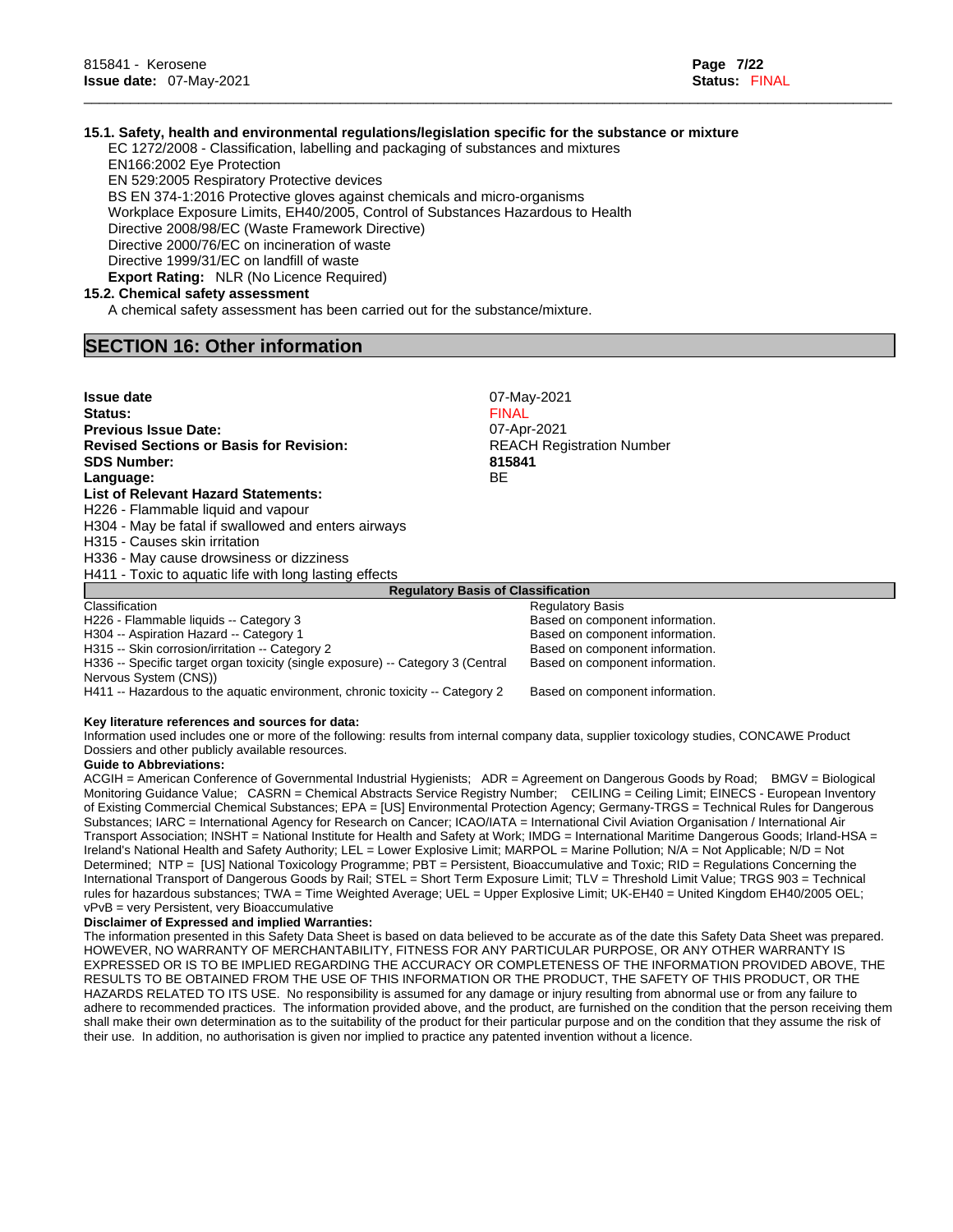

# **1. Manufacture of substance - Industrial**

| <b>Section 1 Exposure Scenario</b>                                         |                                                                                                                                             |
|----------------------------------------------------------------------------|---------------------------------------------------------------------------------------------------------------------------------------------|
| <b>Kerosenes</b>                                                           |                                                                                                                                             |
| Title                                                                      | Manufacture of substance                                                                                                                    |
| <b>Use Descriptor</b>                                                      |                                                                                                                                             |
| Process category (ies)                                                     | 1, 2, 3, 4, 8a, 8b, 15                                                                                                                      |
| Environmental release category(ies)                                        |                                                                                                                                             |
| Specific Environmental Release Category                                    | ESVOC SpERC 1.1.v1                                                                                                                          |
| Processes, tasks, activities covered                                       |                                                                                                                                             |
|                                                                            | Manufacture of the substance. Includes material transfers, storage, sampling, associated laboratory activities, maintenance and             |
| loading (including marine vessel/barge, road/rail car and bulk container). |                                                                                                                                             |
| Section 2 Operational conditions and risk management measures              |                                                                                                                                             |
| 2.1 Control of worker exposure                                             |                                                                                                                                             |
| <b>Product characteristics</b>                                             |                                                                                                                                             |
| Physical form of product                                                   | iquid, vapour pressure 0.5 - 10 kPa at STP                                                                                                  |
| Concentration of substance in product                                      | Covers percentage substance in the product up to 100 % (unless<br>stated differently).                                                      |
| Frequency and duration of use                                              | Covers daily exposures up to 8 hours (unless stated differently)                                                                            |
| Other operational conditions affecting exposure                            | Operation is carried out at elevated temperature (>20°C above                                                                               |
|                                                                            | ambient temperature). Assumes a good basic standard of                                                                                      |
|                                                                            | occupational hygiene is implemented.                                                                                                        |
|                                                                            |                                                                                                                                             |
| <b>Contributing Scenarios / Product Category</b>                           | <b>Specific Risk Management Measures &amp; Operating</b><br><b>Conditions</b>                                                               |
| General measures (skin irritants)                                          | Avoid direct skin contact with product. Identify potential                                                                                  |
|                                                                            | areas for indirect skin contact. Wear gloves (tested to                                                                                     |
|                                                                            | EN374) if hand contact with substance likely. Clean up                                                                                      |
|                                                                            | contamination/spills as soon as they occur. Wash off any                                                                                    |
|                                                                            | skin contamination immediately. Provide basic employee                                                                                      |
|                                                                            | training to prevent / minimise exposures and to report any                                                                                  |
|                                                                            | skin problems that may develop.                                                                                                             |
| General exposures (closed systems)                                         | No other specific measures identified                                                                                                       |
| General exposures (open systems)                                           | No other specific measures identified                                                                                                       |
| <b>Bulk transfers</b>                                                      | No other specific measures identified                                                                                                       |
| Process sampling                                                           | No other specific measures identified                                                                                                       |
| Laboratory activities                                                      | No other specific measures identified                                                                                                       |
| Equipment cleaning and maintenance                                         | No other specific measures identified                                                                                                       |
| Bulk product storage                                                       | No other specific measures identified                                                                                                       |
|                                                                            | Kerosene exhibits irritation to the skin and is classified R38 (Irritating to skin) accordingly. The available data for this adverse effect |
|                                                                            | do not provide quantitative dose-response information, but there exists toxicity data appropriate to allow a qualitative risk               |
| characterisation; please see section 2 of the SDS for the necessary RMMs.  |                                                                                                                                             |
| 2.2 Control of environmental exposure                                      |                                                                                                                                             |
| <b>Product characteristics</b>                                             |                                                                                                                                             |
| Substance is complex UVCB. Predominantly hydrophobic.                      |                                                                                                                                             |
| <b>Amounts used</b>                                                        |                                                                                                                                             |
| Fraction of EU tonnage used in region                                      | 0.1                                                                                                                                         |
| Regional use tonnage (tonnes/year)                                         | 1.9E+06                                                                                                                                     |
| Fraction of regional tonnage used locally                                  | 9.2E-01                                                                                                                                     |
| Annual site tonnage (tonnes/year)                                          | 1.8E+06                                                                                                                                     |
| Maximum daily site tonnage (kg/day)                                        | 5.9E+06                                                                                                                                     |
| <b>Frequency and duration of use</b><br>Continuous release.                |                                                                                                                                             |
| Emission days (days/year)                                                  | 300                                                                                                                                         |
|                                                                            |                                                                                                                                             |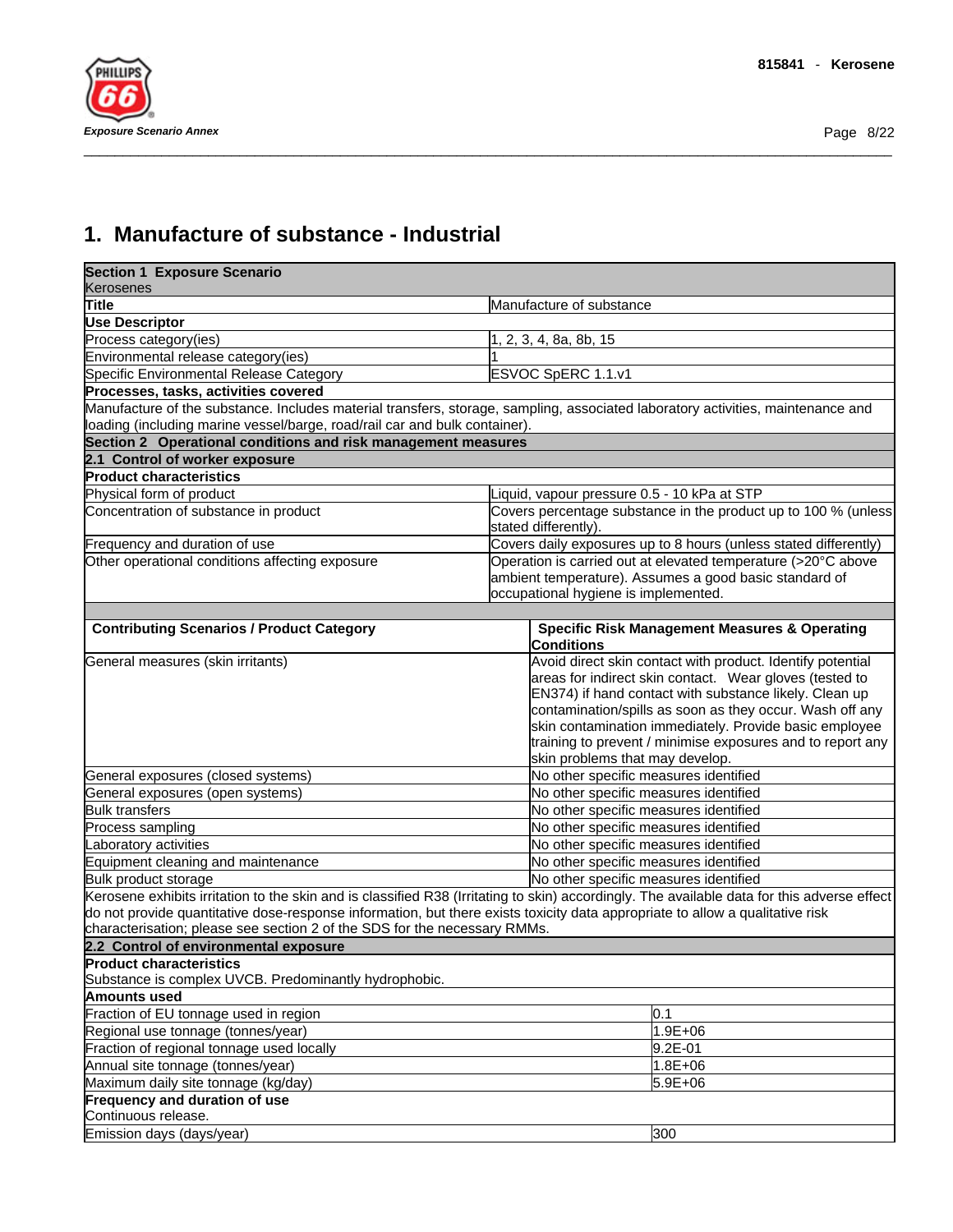٦

| Environmental factors not influenced by risk management                                                                                                                                                                                                                                                                                                                                                                                                                                                                                                                                                                                                                                         |                        |
|-------------------------------------------------------------------------------------------------------------------------------------------------------------------------------------------------------------------------------------------------------------------------------------------------------------------------------------------------------------------------------------------------------------------------------------------------------------------------------------------------------------------------------------------------------------------------------------------------------------------------------------------------------------------------------------------------|------------------------|
| ocal freshwater dilution factor                                                                                                                                                                                                                                                                                                                                                                                                                                                                                                                                                                                                                                                                 | 10                     |
| ocal marine water dilution factor                                                                                                                                                                                                                                                                                                                                                                                                                                                                                                                                                                                                                                                               | 100                    |
| Other operational conditions of use affecting environmental exposure                                                                                                                                                                                                                                                                                                                                                                                                                                                                                                                                                                                                                            |                        |
| Release fraction to air from process (initial release prior to RMM)                                                                                                                                                                                                                                                                                                                                                                                                                                                                                                                                                                                                                             | 5.0E-02                |
| Release fraction to wastewater from process (initial release prior to RMM)                                                                                                                                                                                                                                                                                                                                                                                                                                                                                                                                                                                                                      | 5.4E-05                |
| Release fraction to soil from process (initial release prior to RMM)                                                                                                                                                                                                                                                                                                                                                                                                                                                                                                                                                                                                                            | 0.0001                 |
| Technical conditions and measures at process level (source) to prevent release                                                                                                                                                                                                                                                                                                                                                                                                                                                                                                                                                                                                                  |                        |
| Common practices vary across sites thus conservative process release estimates used.                                                                                                                                                                                                                                                                                                                                                                                                                                                                                                                                                                                                            |                        |
| Technical onsite conditions and measures to reduce or limit discharges, air emissions and releases to soil<br>Risk from environmental exposure is driven by freshwater sediment. Prevent discharge of undissolved substance to or recover<br>from onsite wastewater. Onsite wastewater treatment required.                                                                                                                                                                                                                                                                                                                                                                                      |                        |
| Treat air emission to provide a typical removal efficiency of (%):                                                                                                                                                                                                                                                                                                                                                                                                                                                                                                                                                                                                                              | $9.0E + 01$            |
| Treat onsite wastewater (prior to receiving water discharge) to provide the required removal 98.2<br>efficiency $>=$ $(\%)$ :                                                                                                                                                                                                                                                                                                                                                                                                                                                                                                                                                                   |                        |
| If discharging to domestic sewage treatment plant, provide the required onsite wastewater<br>removal efficiency of $>=$ (%):                                                                                                                                                                                                                                                                                                                                                                                                                                                                                                                                                                    | 62.6                   |
| Organisation measures to prevent/limit release from site                                                                                                                                                                                                                                                                                                                                                                                                                                                                                                                                                                                                                                        |                        |
| Do not apply industrial sludge to natural soils. Sludge should be incinerated, contained or reclaimed.                                                                                                                                                                                                                                                                                                                                                                                                                                                                                                                                                                                          |                        |
| Estimated substance removal from wastewater via domestic sewage treatment (%):                                                                                                                                                                                                                                                                                                                                                                                                                                                                                                                                                                                                                  | 95.1                   |
| Total efficiency of removal from wastewater after onsite and offsite (domestic treatment                                                                                                                                                                                                                                                                                                                                                                                                                                                                                                                                                                                                        | 98.2                   |
| plant) RMMs (%):                                                                                                                                                                                                                                                                                                                                                                                                                                                                                                                                                                                                                                                                                |                        |
| Maximum allowable site tonnage (Msafe) based on release following total wastewater<br>treatment removal (kg/d):                                                                                                                                                                                                                                                                                                                                                                                                                                                                                                                                                                                 | $\overline{5.9}E + 06$ |
| Assumed domestic sewage treatment plant flow (m <sup>3</sup> /d):                                                                                                                                                                                                                                                                                                                                                                                                                                                                                                                                                                                                                               | $1.0E + 04$            |
| Conditions and measures related to external treatment of waste for disposal                                                                                                                                                                                                                                                                                                                                                                                                                                                                                                                                                                                                                     |                        |
| During manufacturing no waste of the substance is generated.                                                                                                                                                                                                                                                                                                                                                                                                                                                                                                                                                                                                                                    |                        |
| Conditions and measures related to external recovery of waste                                                                                                                                                                                                                                                                                                                                                                                                                                                                                                                                                                                                                                   |                        |
| During manufacturing no waste of the substance is generated.                                                                                                                                                                                                                                                                                                                                                                                                                                                                                                                                                                                                                                    |                        |
|                                                                                                                                                                                                                                                                                                                                                                                                                                                                                                                                                                                                                                                                                                 |                        |
| Section 3 Exposure Estimation<br>3.1 Health                                                                                                                                                                                                                                                                                                                                                                                                                                                                                                                                                                                                                                                     |                        |
| The ECETOC TRA tool has been used to estimate workplace exposures unless otherwise indicated.                                                                                                                                                                                                                                                                                                                                                                                                                                                                                                                                                                                                   |                        |
| 3.2 Environment                                                                                                                                                                                                                                                                                                                                                                                                                                                                                                                                                                                                                                                                                 |                        |
| The Hydrocarbon Block Method has been used to calculate environmental exposure with the Petrorisk model.                                                                                                                                                                                                                                                                                                                                                                                                                                                                                                                                                                                        |                        |
| Section 4 Guidance to check compliance with the Exposure Scenario                                                                                                                                                                                                                                                                                                                                                                                                                                                                                                                                                                                                                               |                        |
| 4.1 Health                                                                                                                                                                                                                                                                                                                                                                                                                                                                                                                                                                                                                                                                                      |                        |
| Available hazard data does not enable the derivation of a DNEL for dermal irritant effects. Risk management measures are based<br>on qualitative risk characterization. Available hazard data does not support the need for a DNEL to be established for other health<br>effects. Users are advised to consider national Occupational Exposure Limits or other equivalent values. Where other risk<br>management measures/operational conditions are adopted, then users should ensure that risks are managed to at least equivalent<br>levels.                                                                                                                                                 |                        |
| 4.2 Environment                                                                                                                                                                                                                                                                                                                                                                                                                                                                                                                                                                                                                                                                                 |                        |
| Guidance is based on assumed operating conditions which may not be applicable to all sites; thus, scaling may be necessary to                                                                                                                                                                                                                                                                                                                                                                                                                                                                                                                                                                   |                        |
| define appropriate site-specific risk management measures. Required removal efficiency for wastewater can be achieved using<br>onsite/offsite technologies, either alone or in combination. Required removal efficiency for air can be achieved using on-site<br>technologies, either alone or in combination. Further details on scaling and control technologies are provided in SpERC factsheet<br>(https://cefic.org/app/uploads/2019/01/SPERCs-Specific-Envirnonmental-Release-Classes-REACHImpl-ES-CSA-CSR.pdf). Scaled<br>local assessments for EU refineries have been performed using site-specific data and are attached in PETRORISK file -<br>"Site-Specific Production" worksheet. |                        |
| Maximum Risk Characterisation Ratios for air emissions                                                                                                                                                                                                                                                                                                                                                                                                                                                                                                                                                                                                                                          | 1.6E-01                |
| Maximum Risk Characterisation Ratios for wastewater emissions                                                                                                                                                                                                                                                                                                                                                                                                                                                                                                                                                                                                                                   | 9.1E-01                |
|                                                                                                                                                                                                                                                                                                                                                                                                                                                                                                                                                                                                                                                                                                 |                        |

\_\_\_\_\_\_\_\_\_\_\_\_\_\_\_\_\_\_\_\_\_\_\_\_\_\_\_\_\_\_\_\_\_\_\_\_\_\_\_\_\_\_\_\_\_\_\_\_\_\_\_\_\_\_\_\_\_\_\_\_\_\_\_\_\_\_\_\_\_\_\_\_\_\_\_\_\_\_\_\_\_\_\_\_\_\_\_\_\_\_\_\_\_\_\_\_\_\_\_\_\_\_\_\_

# **2. Use of substance as an intermediate - Industrial**

# **Section 1 Exposure Scenario**

| <b>POCCHOILL LADOSULE OCCHAILD</b> |                         |  |  |  |
|------------------------------------|-------------------------|--|--|--|
| Kerosenes                          |                         |  |  |  |
| <b>Title</b>                       | Use as an intermediate  |  |  |  |
| Use Descriptor                     |                         |  |  |  |
| Sector(s) of use                   |                         |  |  |  |
| Process category (ies)             | l1, 2, 3, 4, 8a, 8b, 15 |  |  |  |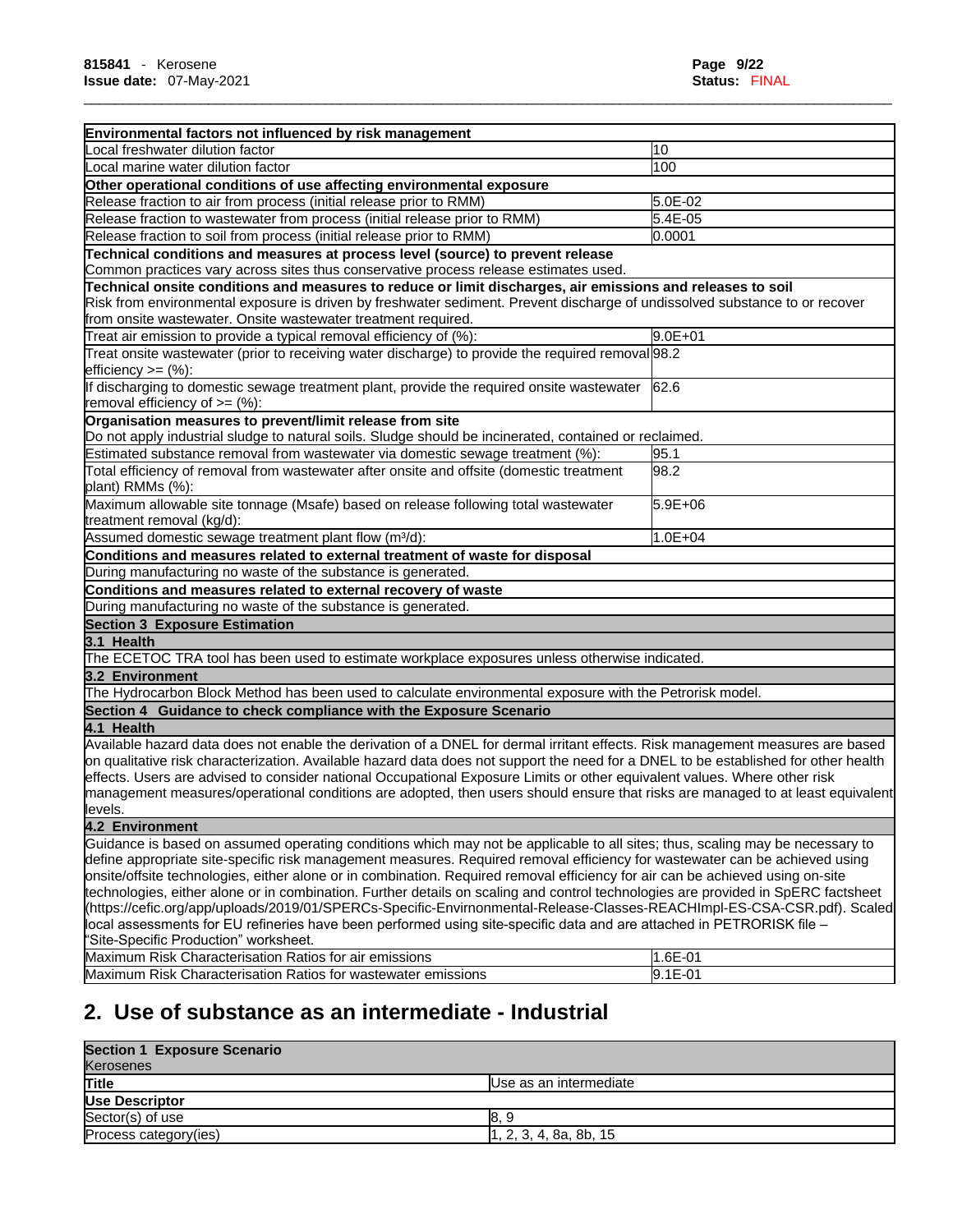| Environmental release category(ies)                                                                                                                                                                                                                                                                                                                                                                | 6a                   |                                                                                                                                                                                                                                                                                                                                                                                                        |
|----------------------------------------------------------------------------------------------------------------------------------------------------------------------------------------------------------------------------------------------------------------------------------------------------------------------------------------------------------------------------------------------------|----------------------|--------------------------------------------------------------------------------------------------------------------------------------------------------------------------------------------------------------------------------------------------------------------------------------------------------------------------------------------------------------------------------------------------------|
| Specific Environmental Release Category                                                                                                                                                                                                                                                                                                                                                            |                      | ESVOC SpERC 6.1a.v1                                                                                                                                                                                                                                                                                                                                                                                    |
| Processes, tasks, activities covered                                                                                                                                                                                                                                                                                                                                                               |                      |                                                                                                                                                                                                                                                                                                                                                                                                        |
| Use of substance as an intermediate. Includes material transfers, storage, sampling, associated laboratory activities, maintenance                                                                                                                                                                                                                                                                 |                      |                                                                                                                                                                                                                                                                                                                                                                                                        |
| and loading (including marine vessel/barge, road/rail car and bulk container).                                                                                                                                                                                                                                                                                                                     |                      |                                                                                                                                                                                                                                                                                                                                                                                                        |
| Section 2 Operational conditions and risk management measures                                                                                                                                                                                                                                                                                                                                      |                      |                                                                                                                                                                                                                                                                                                                                                                                                        |
| 2.1 Control of worker exposure                                                                                                                                                                                                                                                                                                                                                                     |                      |                                                                                                                                                                                                                                                                                                                                                                                                        |
| <b>Product characteristics</b>                                                                                                                                                                                                                                                                                                                                                                     |                      |                                                                                                                                                                                                                                                                                                                                                                                                        |
| Physical form of product                                                                                                                                                                                                                                                                                                                                                                           |                      | iquid, vapour pressure 0.5 - 10 kPa at STP                                                                                                                                                                                                                                                                                                                                                             |
| Concentration of substance in product                                                                                                                                                                                                                                                                                                                                                              |                      | Covers percentage substance in the product up to 100 % (unless                                                                                                                                                                                                                                                                                                                                         |
|                                                                                                                                                                                                                                                                                                                                                                                                    | stated differently). | Covers daily exposures up to 8 hours (unless stated differently)                                                                                                                                                                                                                                                                                                                                       |
| Frequency and duration of use<br>Other operational conditions affecting exposure                                                                                                                                                                                                                                                                                                                   |                      | Operation is carried out at elevated temperature (>20°C above                                                                                                                                                                                                                                                                                                                                          |
|                                                                                                                                                                                                                                                                                                                                                                                                    |                      | ambient temperature). Assumes a good basic standard of                                                                                                                                                                                                                                                                                                                                                 |
|                                                                                                                                                                                                                                                                                                                                                                                                    |                      | occupational hygiene is implemented.                                                                                                                                                                                                                                                                                                                                                                   |
|                                                                                                                                                                                                                                                                                                                                                                                                    |                      |                                                                                                                                                                                                                                                                                                                                                                                                        |
| <b>Contributing Scenarios / Product Category</b>                                                                                                                                                                                                                                                                                                                                                   |                      | <b>Specific Risk Management Measures &amp; Operating</b>                                                                                                                                                                                                                                                                                                                                               |
|                                                                                                                                                                                                                                                                                                                                                                                                    |                      | Conditions                                                                                                                                                                                                                                                                                                                                                                                             |
| General measures (skin irritants)                                                                                                                                                                                                                                                                                                                                                                  |                      | Avoid direct skin contact with product. Identify potential<br>areas for indirect skin contact. Wear gloves (tested to<br>EN374) if hand contact with substance likely. Clean up<br>contamination/spills as soon as they occur. Wash off any<br>skin contamination immediately. Provide basic employee<br>training to prevent / minimise exposures and to report any<br>skin problems that may develop. |
| General exposures (closed systems)                                                                                                                                                                                                                                                                                                                                                                 |                      | No other specific measures identified                                                                                                                                                                                                                                                                                                                                                                  |
| General exposures (open systems)                                                                                                                                                                                                                                                                                                                                                                   |                      | No other specific measures identified                                                                                                                                                                                                                                                                                                                                                                  |
| <b>Bulk transfers</b>                                                                                                                                                                                                                                                                                                                                                                              |                      | No other specific measures identified                                                                                                                                                                                                                                                                                                                                                                  |
| Process sampling                                                                                                                                                                                                                                                                                                                                                                                   |                      | No other specific measures identified                                                                                                                                                                                                                                                                                                                                                                  |
| Laboratory activities                                                                                                                                                                                                                                                                                                                                                                              |                      | No other specific measures identified                                                                                                                                                                                                                                                                                                                                                                  |
| Equipment cleaning and maintenance                                                                                                                                                                                                                                                                                                                                                                 |                      | No other specific measures identified                                                                                                                                                                                                                                                                                                                                                                  |
| Bulk product storage                                                                                                                                                                                                                                                                                                                                                                               |                      | No other specific measures identified                                                                                                                                                                                                                                                                                                                                                                  |
| Kerosene exhibits irritation to the skin and is classified R38 (Irritating to skin) accordingly. The available data for this adverse effect<br>do not provide quantitative dose-response information, but there exists toxicity data appropriate to allow a qualitative risk<br>characterisation; please see section 2 of the SDS for the necessary RMMs.<br>2.2 Control of environmental exposure |                      |                                                                                                                                                                                                                                                                                                                                                                                                        |
| <b>Product characteristics</b>                                                                                                                                                                                                                                                                                                                                                                     |                      |                                                                                                                                                                                                                                                                                                                                                                                                        |
| Substance is complex UVCB. Predominantly hydrophobic.                                                                                                                                                                                                                                                                                                                                              |                      |                                                                                                                                                                                                                                                                                                                                                                                                        |
| Amounts used                                                                                                                                                                                                                                                                                                                                                                                       |                      |                                                                                                                                                                                                                                                                                                                                                                                                        |
| Fraction of EU tonnage used in region                                                                                                                                                                                                                                                                                                                                                              |                      | 0.1                                                                                                                                                                                                                                                                                                                                                                                                    |
| Regional use tonnage (tonnes/year)                                                                                                                                                                                                                                                                                                                                                                 |                      | $2.7E + 05$                                                                                                                                                                                                                                                                                                                                                                                            |
| Fraction of regional tonnage used locally                                                                                                                                                                                                                                                                                                                                                          |                      | 5.5E-02                                                                                                                                                                                                                                                                                                                                                                                                |
| Annual site tonnage (tonnes/year)                                                                                                                                                                                                                                                                                                                                                                  |                      | $1.5E + 04$                                                                                                                                                                                                                                                                                                                                                                                            |
| Maximum daily site tonnage (kg/day)<br><b>Frequency and duration of use</b>                                                                                                                                                                                                                                                                                                                        |                      | 5.0E+04                                                                                                                                                                                                                                                                                                                                                                                                |
| Continuous release.                                                                                                                                                                                                                                                                                                                                                                                |                      |                                                                                                                                                                                                                                                                                                                                                                                                        |
| Emission days (days/year)                                                                                                                                                                                                                                                                                                                                                                          |                      | 300                                                                                                                                                                                                                                                                                                                                                                                                    |
| Environmental factors not influenced by risk management                                                                                                                                                                                                                                                                                                                                            |                      |                                                                                                                                                                                                                                                                                                                                                                                                        |
| Local freshwater dilution factor                                                                                                                                                                                                                                                                                                                                                                   |                      | 10                                                                                                                                                                                                                                                                                                                                                                                                     |
| Local marine water dilution factor                                                                                                                                                                                                                                                                                                                                                                 |                      | 100                                                                                                                                                                                                                                                                                                                                                                                                    |
| Other operational conditions of use affecting environmental exposure                                                                                                                                                                                                                                                                                                                               |                      |                                                                                                                                                                                                                                                                                                                                                                                                        |
| Release fraction to air from process (initial release prior to RMM)                                                                                                                                                                                                                                                                                                                                |                      | 1.0E-02                                                                                                                                                                                                                                                                                                                                                                                                |
| Release fraction to wastewater from process (initial release prior to RMM)                                                                                                                                                                                                                                                                                                                         |                      | 3.0E-04                                                                                                                                                                                                                                                                                                                                                                                                |
| Release fraction to soil from process (initial release prior to RMM)                                                                                                                                                                                                                                                                                                                               |                      | 0.001                                                                                                                                                                                                                                                                                                                                                                                                  |
| Technical conditions and measures at process level (source) to prevent release                                                                                                                                                                                                                                                                                                                     |                      |                                                                                                                                                                                                                                                                                                                                                                                                        |
| Common practices vary across sites thus conservative process release estimates used.<br>Technical onsite conditions and measures to reduce or limit discharges, air emissions and releases to soil                                                                                                                                                                                                 |                      |                                                                                                                                                                                                                                                                                                                                                                                                        |
| Risk from environmental exposure is driven by freshwater sediment. Prevent discharge of undissolved substance to or recover                                                                                                                                                                                                                                                                        |                      |                                                                                                                                                                                                                                                                                                                                                                                                        |
| from onsite wastewater. If discharging to domestic sewage treatment plant, no onsite wastewater treatment required.                                                                                                                                                                                                                                                                                |                      |                                                                                                                                                                                                                                                                                                                                                                                                        |
| Treat air emission to provide a typical removal efficiency of (%):                                                                                                                                                                                                                                                                                                                                 |                      | 8.0E+01                                                                                                                                                                                                                                                                                                                                                                                                |
| Treat onsite wastewater (prior to receiving water discharge) to provide the required removal 81.4                                                                                                                                                                                                                                                                                                  |                      |                                                                                                                                                                                                                                                                                                                                                                                                        |
|                                                                                                                                                                                                                                                                                                                                                                                                    |                      |                                                                                                                                                                                                                                                                                                                                                                                                        |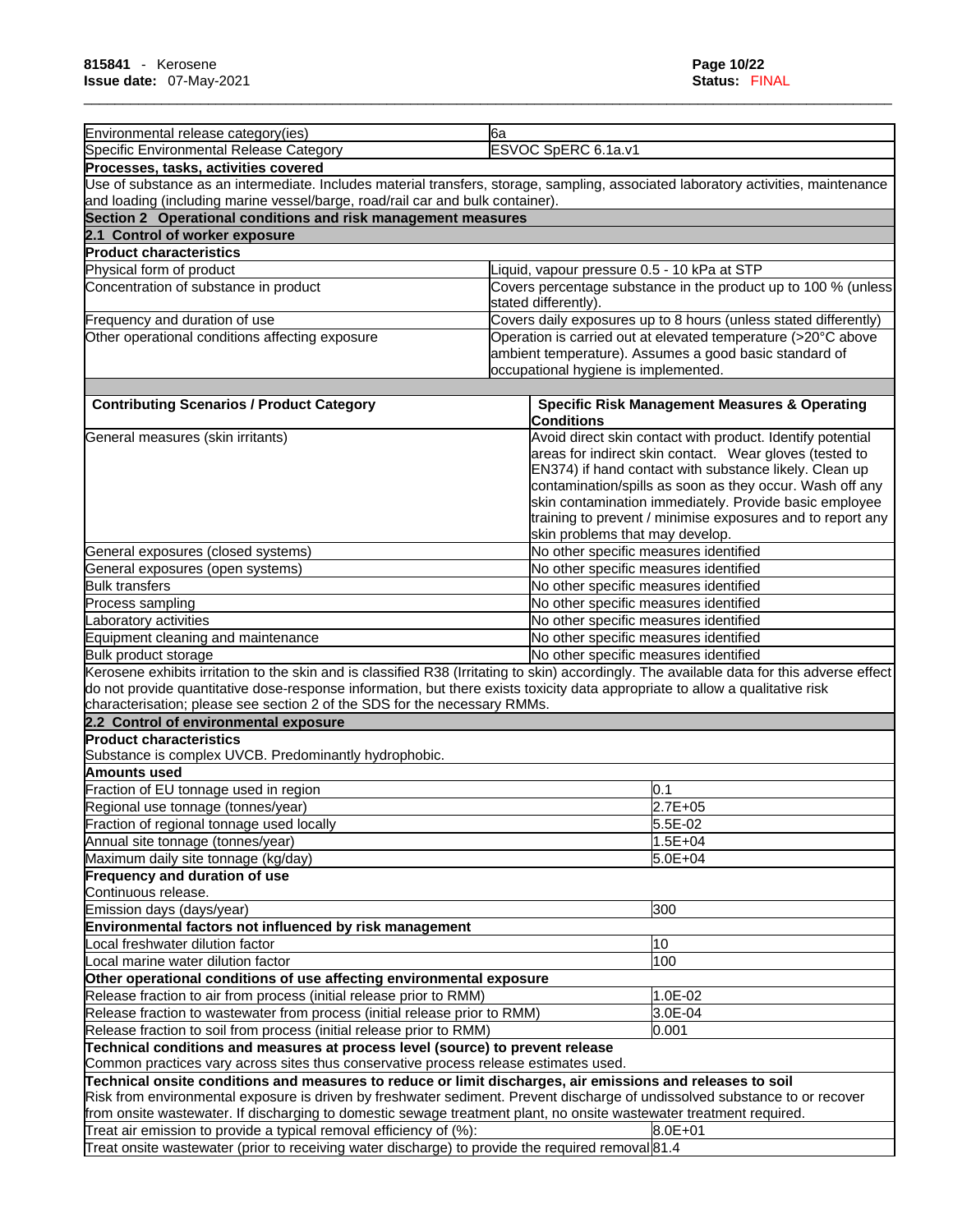| efficiency $>=$ $(\%):$                                                                                                             |         |
|-------------------------------------------------------------------------------------------------------------------------------------|---------|
| If discharging to domestic sewage treatment plant, provide the required onsite wastewater                                           |         |
| removal efficiency of $=$ (%):                                                                                                      |         |
| Organisation measures to prevent/limit release from site                                                                            |         |
| Do not apply industrial sludge to natural soils. Sludge should be incinerated, contained or reclaimed.                              |         |
| Estimated substance removal from wastewater via domestic sewage treatment (%):                                                      | 95.1    |
| Total efficiency of removal from wastewater after onsite and offsite (domestic treatment                                            | 95.1    |
| plant) RMMs (%):                                                                                                                    |         |
| Maximum allowable site tonnage (Msafe) based on release following total wastewater                                                  | 7.9E+04 |
| treatment removal (kg/d):                                                                                                           |         |
| Assumed domestic sewage treatment plant flow (m <sup>3</sup> /d):                                                                   | 2.0E+03 |
| Conditions and measures related to external treatment of waste for disposal                                                         |         |
| This substance is consumed during use and no waste of the substance is generated.                                                   |         |
| Conditions and measures related to external recovery of waste                                                                       |         |
| This substance is consumed during use and no waste of the substance is generated.                                                   |         |
| <b>Section 3 Exposure Estimation</b>                                                                                                |         |
| 3.1 Health                                                                                                                          |         |
| The ECETOC TRA tool has been used to estimate workplace exposures unless otherwise indicated.                                       |         |
| 3.2 Environment                                                                                                                     |         |
| The Hydrocarbon Block Method has been used to calculate environmental exposure with the Petrorisk model.                            |         |
| Section 4 Guidance to check compliance with the Exposure Scenario                                                                   |         |
| 4.1 Health                                                                                                                          |         |
| Available hazard data does not enable the derivation of a DNEL for dermal irritant effects. Risk management measures are based      |         |
| on qualitative risk characterization. Available hazard data does not support the need for a DNEL to be established for other health |         |
| effects. Users are advised to consider national Occupational Exposure Limits or other equivalent values. Where other risk           |         |
| management measures/operational conditions are adopted, then users should ensure that risks are managed to at least equivalent      |         |
| llevels.                                                                                                                            |         |
| 4.2 Environment                                                                                                                     |         |
| Guidance is based on assumed operating conditions which may not be applicable to all sites; thus, scaling may be necessary to       |         |
| define appropriate site-specific risk management measures. Required removal efficiency for wastewater can be achieved using         |         |
| onsite/offsite technologies, either alone or in combination. Required removal efficiency for air can be achieved using on-site      |         |
| technologies, either alone or in combination. Further details on scaling and control technologies are provided in SpERC factsheet   |         |
| (https://cefic.org/app/uploads/2019/01/SPERCs-Specific-Envirnonmental-Release-Classes-REACHImpl-ES-CSA-CSR.pdf).                    |         |

| Maxin<br>Characterisation<br>mum<br>Ratios<br>Risk | air emissions<br>tor             | --<br>--<br>. 12<br>--<br>u      |  |
|----------------------------------------------------|----------------------------------|----------------------------------|--|
| Maxin<br>Characterisation<br>⊀atios<br>num<br>Risk | .∩wastewater<br>emissions<br>tor | $\sim$ $\sim$<br>…<br>∟ט.טו<br>ັ |  |

# **3. Distribution of substance - Industrial**

| <b>Section 1 Exposure Scenario</b>                            |                                                                                                                                                                     |  |
|---------------------------------------------------------------|---------------------------------------------------------------------------------------------------------------------------------------------------------------------|--|
| Kerosenes                                                     |                                                                                                                                                                     |  |
| Title                                                         | Distribution of substance                                                                                                                                           |  |
| Use Descriptor                                                |                                                                                                                                                                     |  |
| Process category(ies)                                         | l, 2, 3, 4, 8a, 8b, 9, 15                                                                                                                                           |  |
| Environmental release category (ies)                          | , 4, 5, 6a, 6b, 6c, 6d, 7                                                                                                                                           |  |
| Specific Environmental Release Category                       | ESVOC SpERC 1.1b.v1                                                                                                                                                 |  |
| Processes, tasks, activities covered                          |                                                                                                                                                                     |  |
|                                                               | Bulk loading (including marine vessel/barge, rail/road car and IBC loading) and repacking (including drums and small packs) of                                      |  |
|                                                               | substance, including its sampling, storage, unloading, and associated laboratory activities. Excludes emissions during transport.                                   |  |
| Section 2 Operational conditions and risk management measures |                                                                                                                                                                     |  |
| 2.1 Control of worker exposure                                |                                                                                                                                                                     |  |
| <b>Product characteristics</b>                                |                                                                                                                                                                     |  |
| Physical form of product                                      | iquid, vapour pressure 0.5 - 10 kPa at STP                                                                                                                          |  |
| Concentration of substance in product                         | Covers percentage substance in the product up to 100 % (unless<br>stated differently).                                                                              |  |
| Frequency and duration of use                                 | Covers daily exposures up to 8 hours (unless stated differently)                                                                                                    |  |
| Other operational conditions affecting exposure               | Assumes use at not more than 20°C above ambient<br>temperature, unless stated differently. Assumes a good basic<br>standard of occupational hygiene is implemented. |  |
|                                                               |                                                                                                                                                                     |  |
| <b>Contributing Scenarios / Product Category</b>              | <b>Specific Risk Management Measures &amp; Operating</b>                                                                                                            |  |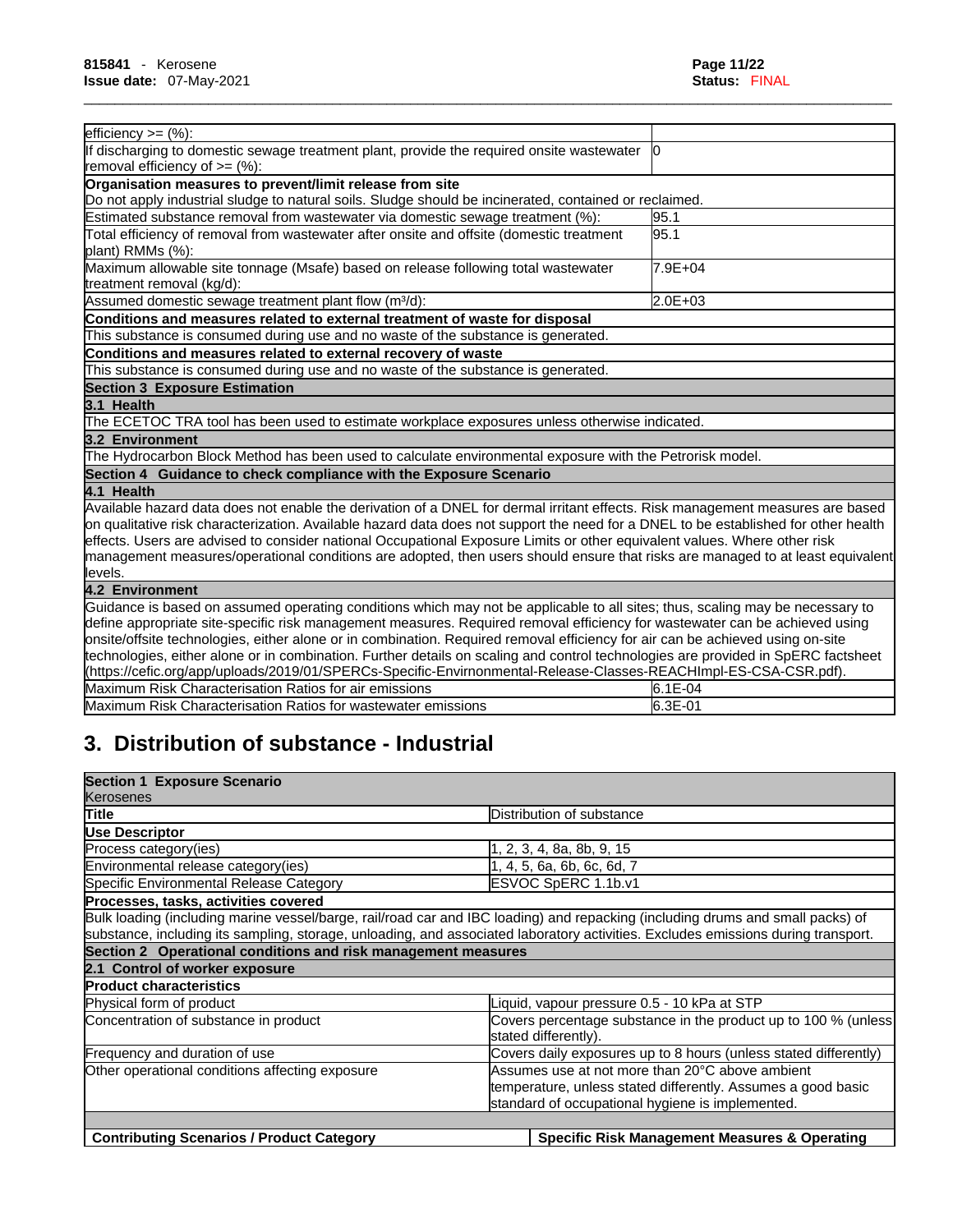|                                                                                                                                             | <b>Conditions</b>                                          |
|---------------------------------------------------------------------------------------------------------------------------------------------|------------------------------------------------------------|
| General measures (skin irritants)                                                                                                           | Avoid direct skin contact with product. Identify potential |
|                                                                                                                                             | areas for indirect skin contact. Wear gloves (tested to    |
|                                                                                                                                             | EN374) if hand contact with substance likely. Clean up     |
|                                                                                                                                             | contamination/spills as soon as they occur. Wash off any   |
|                                                                                                                                             | skin contamination immediately. Provide basic employee     |
|                                                                                                                                             | training to prevent / minimise exposures and to report any |
|                                                                                                                                             | skin problems that may develop.                            |
| General exposures (closed systems)                                                                                                          | No other specific measures identified                      |
| General exposures (open systems)                                                                                                            | No other specific measures identified                      |
| Process sampling                                                                                                                            | No other specific measures identified                      |
| Laboratory activities                                                                                                                       | No other specific measures identified                      |
| <b>Bulk transfers</b>                                                                                                                       | No other specific measures identified                      |
| Drum and small package filling                                                                                                              | No other specific measures identified                      |
| Equipment cleaning and maintenance                                                                                                          | No other specific measures identified                      |
| Bulk product storage                                                                                                                        | No other specific measures identified                      |
| Kerosene exhibits irritation to the skin and is classified R38 (Irritating to skin) accordingly. The available data for this adverse effect |                                                            |
| do not provide quantitative dose-response information, but there exists toxicity data appropriate to allow a qualitative risk               |                                                            |
| characterisation; please see section 2 of the SDS for the necessary RMMs.                                                                   |                                                            |
| 2.2 Control of environmental exposure                                                                                                       |                                                            |
| <b>Product characteristics</b>                                                                                                              |                                                            |
|                                                                                                                                             |                                                            |
| Substance is complex UVCB. Predominantly hydrophobic.                                                                                       |                                                            |
| Amounts used                                                                                                                                |                                                            |
| Fraction of EU tonnage used in region                                                                                                       | 0.1                                                        |
| Regional use tonnage (tonnes/year)                                                                                                          | $2.4E + 06$                                                |
| Fraction of regional tonnage used locally                                                                                                   | 2.0E-03                                                    |
| Annual site tonnage (tonnes/year)                                                                                                           | 4.8E+03                                                    |
| Maximum daily site tonnage (kg/day)                                                                                                         | 4.8E+04                                                    |
| Frequency and duration of use                                                                                                               |                                                            |
| Continuous release.                                                                                                                         |                                                            |
| Emission days (days/year)                                                                                                                   | 100                                                        |
| Environmental factors not influenced by risk management                                                                                     |                                                            |
| Local freshwater dilution factor                                                                                                            | 10                                                         |
| ocal marine water dilution factor                                                                                                           | 100                                                        |
| Other operational conditions of use affecting environmental exposure                                                                        |                                                            |
| Release fraction to air from process (initial release prior to RMM)                                                                         | 1.0E-03                                                    |
| Release fraction to wastewater from process (initial release prior to RMM)                                                                  | 1.0E-05                                                    |
| Release fraction to soil from process (initial release prior to RMM)                                                                        | 0.00001                                                    |
| Technical conditions and measures at process level (source) to prevent release                                                              |                                                            |
| Common practices vary across sites thus conservative process release estimates used.                                                        |                                                            |
| Technical onsite conditions and measures to reduce or limit discharges, air emissions and releases to soil                                  |                                                            |
| Risk from environmental exposure is driven by freshwater. No wastewater treatment required.                                                 |                                                            |
| Treat air emission to provide a typical removal efficiency of $(\%)$ :                                                                      | $9.0E + 01$                                                |
| Treat onsite wastewater (prior to receiving water discharge) to provide the required removal 0.0                                            |                                                            |
| efficiency $>=$ $(\%)$ :                                                                                                                    |                                                            |
| If discharging to domestic sewage treatment plant, provide the required onsite wastewater                                                   | 0.0                                                        |
| removal efficiency of $\geq=(\%)$ :                                                                                                         |                                                            |
| Organisation measures to prevent/limit release from site                                                                                    |                                                            |
| Do not apply industrial sludge to natural soils. Sludge should be incinerated, contained or reclaimed.                                      |                                                            |
| Estimated substance removal from wastewater via domestic sewage treatment (%):                                                              | 95.1                                                       |
|                                                                                                                                             | 95.1                                                       |
| Total efficiency of removal from wastewater after onsite and offsite (domestic treatment<br>plant) RMMs (%):                                |                                                            |
| Maximum allowable site tonnage (Msafe) based on release following total wastewater<br>treatment removal (kg/d):                             | 2.4E+06                                                    |
| Assumed domestic sewage treatment plant flow (m <sup>3</sup> /d):                                                                           | 2.0E+03                                                    |
| Conditions and measures related to external treatment of waste for disposal                                                                 |                                                            |
| External treatment and disposal of waste should comply with applicable local and/or national regulations.                                   |                                                            |
| Conditions and measures related to external recovery of waste                                                                               |                                                            |
| During manufacturing no waste of the substance is generated.                                                                                |                                                            |
| <b>Section 3 Exposure Estimation</b>                                                                                                        |                                                            |
| 3.1 Health                                                                                                                                  |                                                            |
|                                                                                                                                             |                                                            |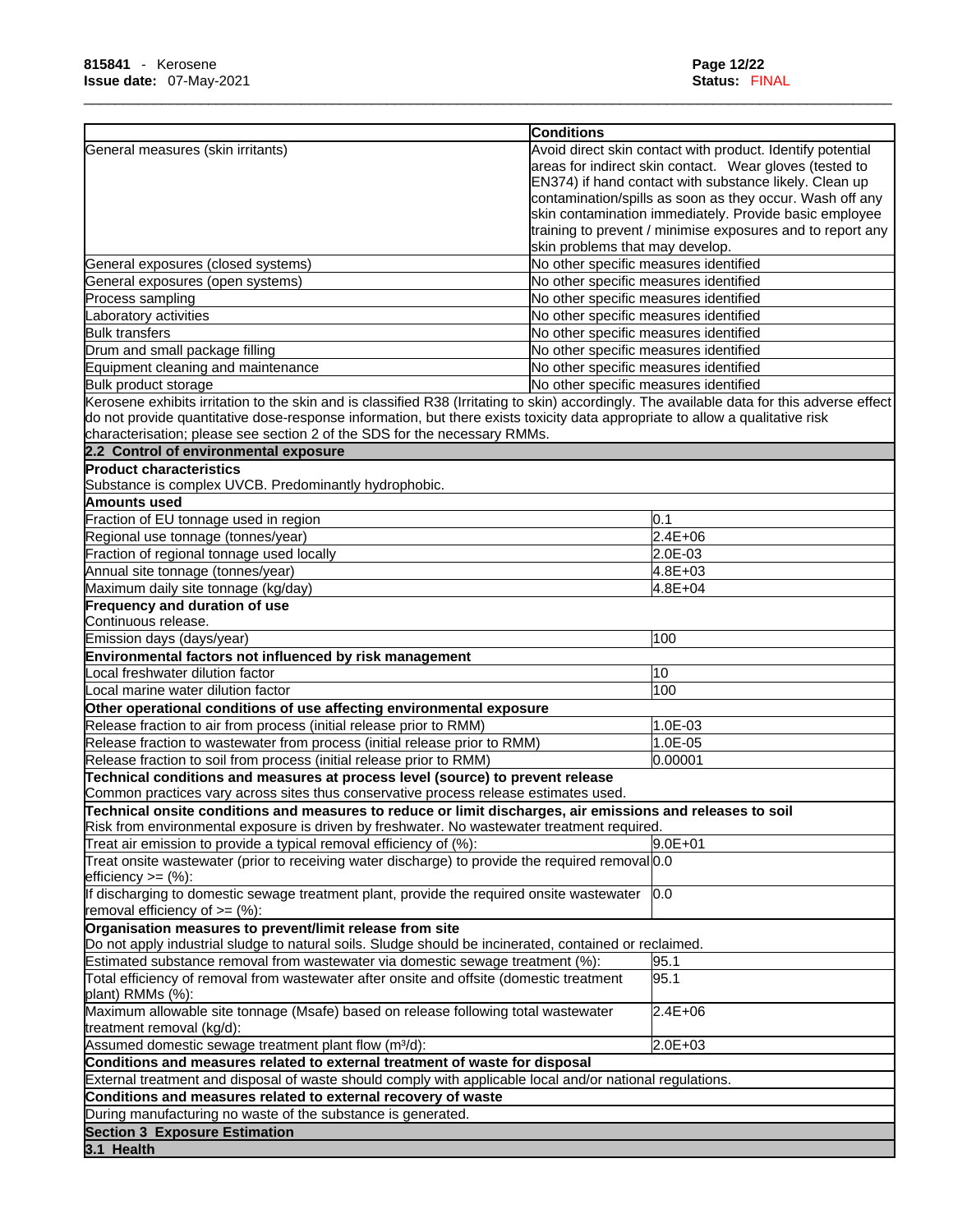### The ECETOC TRA tool has been used to estimate workplace exposures unless otherwise indicated.

#### **3.2 Environment**

The Hydrocarbon Block Method has been used to calculate environmental exposure with the Petrorisk model. **Section 4 Guidance to check compliance with the Exposure Scenario**

#### **4.1 Health**

Available hazard data does not enable the derivation of a DNEL for dermal irritant effects. Risk management measures are based on qualitative risk characterization. Available hazard data does not support the need for a DNEL to be established for other health effects. Users are advised to consider national Occupational Exposure Limits or other equivalent values. Where other risk management measures/operational conditions are adopted, then users should ensure that risks are managed to at least equivalent levels.

\_\_\_\_\_\_\_\_\_\_\_\_\_\_\_\_\_\_\_\_\_\_\_\_\_\_\_\_\_\_\_\_\_\_\_\_\_\_\_\_\_\_\_\_\_\_\_\_\_\_\_\_\_\_\_\_\_\_\_\_\_\_\_\_\_\_\_\_\_\_\_\_\_\_\_\_\_\_\_\_\_\_\_\_\_\_\_\_\_\_\_\_\_\_\_\_\_\_\_\_\_\_\_\_

#### **4.2 Environment**

Guidance is based on assumed operating conditions which may not be applicable to all sites; thus, scaling may be necessary to define appropriate site-specific risk management measures. Required removal efficiency for wastewater can be achieved using onsite/offsite technologies, either alone or in combination. Required removal efficiency for air can be achieved using on-site technologies, either alone or in combination. Further details on scaling and control technologies are provided in SpERC factsheet (https://cefic.org/app/uploads/2019/01/SPERCs-Specific-Envirnonmental-Release-Classes-REACHImpl-ES-CSA-CSR.pdf). Maximum Risk Characterisation Ratios for air emissions 3.2E-04 Maximum Risk Characterisation Ratios for wastewater emissions 2002-02

# **4. Formulation & (Re)packing of substance - Industrial**

| <b>Section 1 Exposure Scenario</b>                            |                                                                                                                                     |  |
|---------------------------------------------------------------|-------------------------------------------------------------------------------------------------------------------------------------|--|
| Kerosenes                                                     |                                                                                                                                     |  |
| Title                                                         | Formulation & (re)packing of substances and mixtures                                                                                |  |
| <b>Use Descriptor</b>                                         |                                                                                                                                     |  |
| Process category (ies)                                        | 1, 2, 3, 4, 5, 8a, 8b, 9, 14, 15                                                                                                    |  |
| Environmental release category(ies)                           |                                                                                                                                     |  |
| Specific Environmental Release Category                       | ESVOC SpERC 2.2.v1                                                                                                                  |  |
| Processes, tasks, activities covered                          |                                                                                                                                     |  |
|                                                               | Formulation, packing and re-packing of the substance and its mixtures in batch or continuous operations, including storage,         |  |
|                                                               | materials transfers, mixing, tableting, compression, pelletisation, extrusion, large and small scale packing, sampling, maintenance |  |
| and associated laboratory activities.                         |                                                                                                                                     |  |
| Section 2 Operational conditions and risk management measures |                                                                                                                                     |  |
| 2.1 Control of worker exposure                                |                                                                                                                                     |  |
| <b>Product characteristics</b>                                |                                                                                                                                     |  |
| Physical form of product                                      | iquid, vapour pressure 0.5 - 10 kPa at STP                                                                                          |  |
| Concentration of substance in product                         | Covers percentage substance in the product up to 100 % (unless                                                                      |  |
|                                                               | stated differently).                                                                                                                |  |
| Frequency and duration of use                                 | Covers daily exposures up to 8 hours (unless stated differently)                                                                    |  |
| Other operational conditions affecting exposure               | Assumes use at not more than 20°C above ambient                                                                                     |  |
|                                                               | temperature, unless stated differently. Assumes a good basic                                                                        |  |
|                                                               | standard of occupational hygiene is implemented.                                                                                    |  |
|                                                               |                                                                                                                                     |  |
| <b>Contributing Scenarios / Product Category</b>              | <b>Specific Risk Management Measures &amp; Operating</b>                                                                            |  |
|                                                               | Conditions                                                                                                                          |  |
| General measures (skin irritants)                             | Avoid direct skin contact with product. Identify potential                                                                          |  |
|                                                               | areas for indirect skin contact. Wear gloves (tested to                                                                             |  |
|                                                               | EN374) if hand contact with substance likely. Clean up                                                                              |  |
|                                                               | contamination/spills as soon as they occur. Wash off any                                                                            |  |
|                                                               | skin contamination immediately. Provide basic employee                                                                              |  |
|                                                               | training to prevent / minimise exposures and to report any<br>skin problems that may develop.                                       |  |
| General exposures (closed systems)                            | No other specific measures identified                                                                                               |  |
| General exposures (open systems)                              | No other specific measures identified                                                                                               |  |
|                                                               |                                                                                                                                     |  |
| Process sampling                                              | No other specific measures identified                                                                                               |  |
| Laboratory activities                                         | No other specific measures identified                                                                                               |  |
| <b>Bulk transfers</b>                                         | No other specific measures identified                                                                                               |  |
| Mixing operations (open systems)                              | No other specific measures identified                                                                                               |  |
| Manual Transfer from/pouring from containers                  | No other specific measures identified                                                                                               |  |
| Drum/batch transfers                                          | No other specific measures identified                                                                                               |  |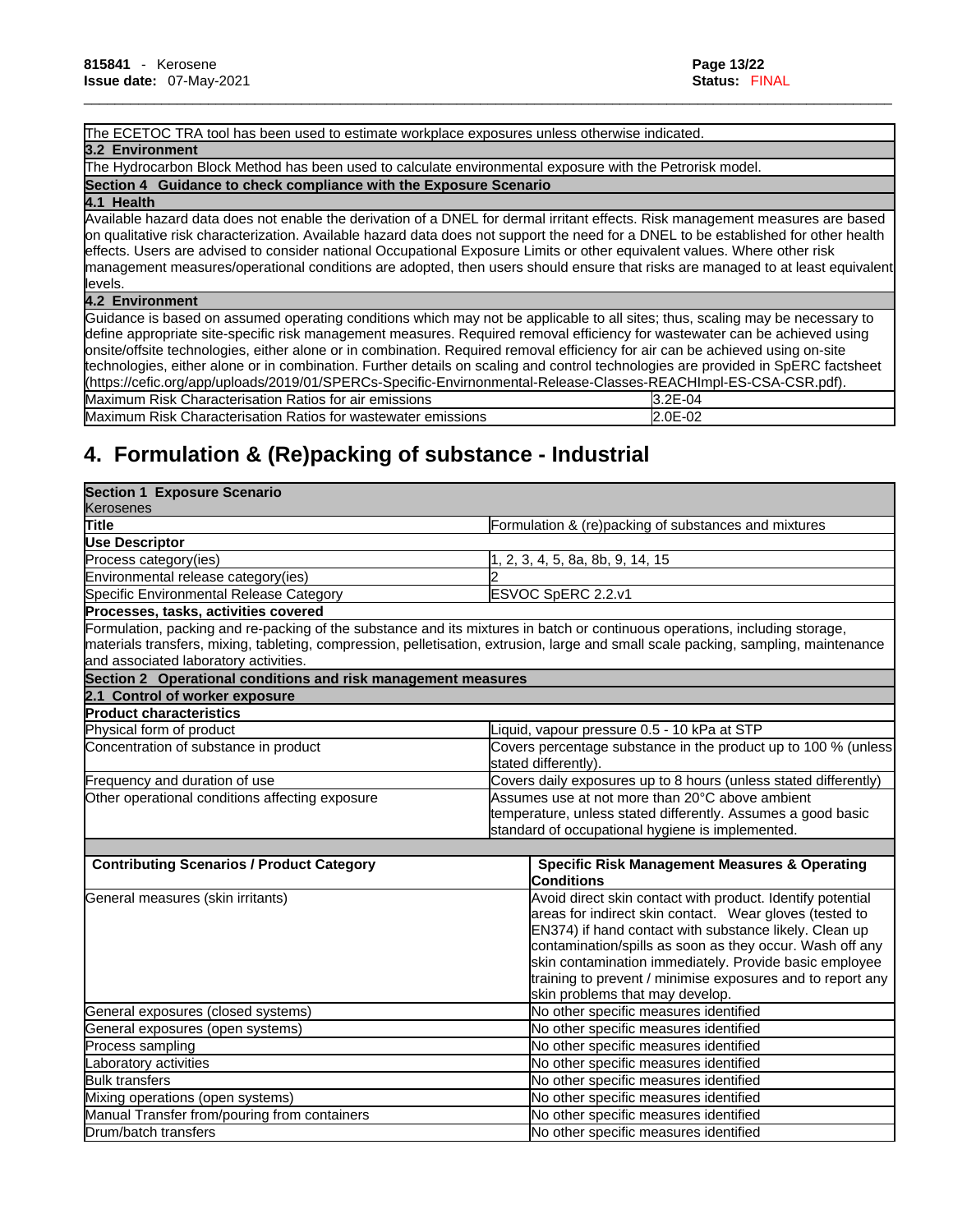| Production or preparation or articles by tabletting, compression,<br>extrusion or pelletisation                                             | No other specific measures identified |
|---------------------------------------------------------------------------------------------------------------------------------------------|---------------------------------------|
| Drum and small package filling                                                                                                              | No other specific measures identified |
| Equipment cleaning and maintenance                                                                                                          | No other specific measures identified |
| Bulk product storage                                                                                                                        | No other specific measures identified |
| Kerosene exhibits irritation to the skin and is classified R38 (Irritating to skin) accordingly. The available data for this adverse effect |                                       |
| do not provide quantitative dose-response information, but there exists toxicity data appropriate to allow a qualitative risk               |                                       |
| characterisation; please see section 2 of the SDS for the necessary RMMs.                                                                   |                                       |
| 2.2 Control of environmental exposure                                                                                                       |                                       |
| <b>Product characteristics</b>                                                                                                              |                                       |
| Substance is complex UVCB. Predominantly hydrophobic.                                                                                       |                                       |
| Amounts used                                                                                                                                |                                       |
| Fraction of EU tonnage used in region                                                                                                       | 0.1                                   |
| Regional use tonnage (tonnes/year)                                                                                                          | $2.1E + 06$                           |
| Fraction of regional tonnage used locally                                                                                                   | 1.4E-02                               |
|                                                                                                                                             | 3.0E+04                               |
| Annual site tonnage (tonnes/year)                                                                                                           | 1.0E+05                               |
| Maximum daily site tonnage (kg/day)                                                                                                         |                                       |
| Frequency and duration of use<br>Continuous release.                                                                                        |                                       |
|                                                                                                                                             |                                       |
| Emission days (days/year)                                                                                                                   | 300                                   |
| Environmental factors not influenced by risk management                                                                                     |                                       |
| Local freshwater dilution factor                                                                                                            | 10                                    |
| Local marine water dilution factor                                                                                                          | 100                                   |
| Other operational conditions of use affecting environmental exposure                                                                        |                                       |
| Release fraction to air from process (initial release prior to RMM)                                                                         | 2.5E-02                               |
| Release fraction to wastewater from process (initial release prior to RMM)                                                                  | 2.0E-04                               |
| Release fraction to soil from process (initial release prior to RMM)                                                                        | 0.0001                                |
| Technical conditions and measures at process level (source) to prevent release                                                              |                                       |
| Common practices vary across sites thus conservative process release estimates used.                                                        |                                       |
| Technical onsite conditions and measures to reduce or limit discharges, air emissions and releases to soil                                  |                                       |
| Risk from environmental exposure is driven by freshwater sediment. Prevent discharge of undissolved substance to or recover                 |                                       |
| from onsite wastewater. If discharging to domestic sewage treatment plant, no onsite wastewater treatment required.                         |                                       |
| Treat air emission to provide a typical removal efficiency of (%):                                                                          | 0.0                                   |
| Treat onsite wastewater (prior to receiving water discharge) to provide the required removal 94.2<br>efficiency $>=$ $(\%)$ :               |                                       |
| If discharging to domestic sewage treatment plant, provide the required onsite wastewater<br>removal efficiency of $>=$ (%):                | 0.0                                   |
| Organisation measures to prevent/limit release from site                                                                                    |                                       |
| Do not apply industrial sludge to natural soils. Sludge should be incinerated, contained or reclaimed.                                      |                                       |
| Estimated substance removal from wastewater via domestic sewage treatment (%):                                                              | 95.1                                  |
| Total efficiency of removal from wastewater after onsite and offsite (domestic treatment<br>plant) RMMs (%):                                | 95.1                                  |
| Maximum allowable site tonnage (Msafe) based on release following total wastewater<br>treatment removal (kg/d):                             | $1.2E + 05$                           |
| Assumed domestic sewage treatment plant flow (m <sup>3</sup> /d):                                                                           | $2.0E + 03$                           |
| Conditions and measures related to external treatment of waste for disposal                                                                 |                                       |
| External treatment and disposal of waste should comply with applicable local and/or national regulations.                                   |                                       |
| Conditions and measures related to external recovery of waste                                                                               |                                       |
| External recovery and recycling of waste should comply with applicable local and/or national regulations.                                   |                                       |
|                                                                                                                                             |                                       |
| <b>Section 3 Exposure Estimation</b>                                                                                                        |                                       |
| 3.1 Health                                                                                                                                  |                                       |
| The ECETOC TRA tool has been used to estimate workplace exposures unless otherwise indicated.                                               |                                       |
| 3.2 Environment                                                                                                                             |                                       |
| The Hydrocarbon Block Method has been used to calculate environmental exposure with the Petrorisk model.                                    |                                       |
| Section 4 Guidance to check compliance with the Exposure Scenario                                                                           |                                       |
| 4.1 Health                                                                                                                                  |                                       |
| Available hazard data does not enable the derivation of a DNEL for dermal irritant effects. Risk management measures are based              |                                       |
| on qualitative risk characterization. Available hazard data does not support the need for a DNEL to be established for other health         |                                       |
| effects. Users are advised to consider national Occupational Exposure Limits or other equivalent values. Where other risk                   |                                       |

management measures/operational conditions are adopted, then users should ensure that risks are managed to at least equivalent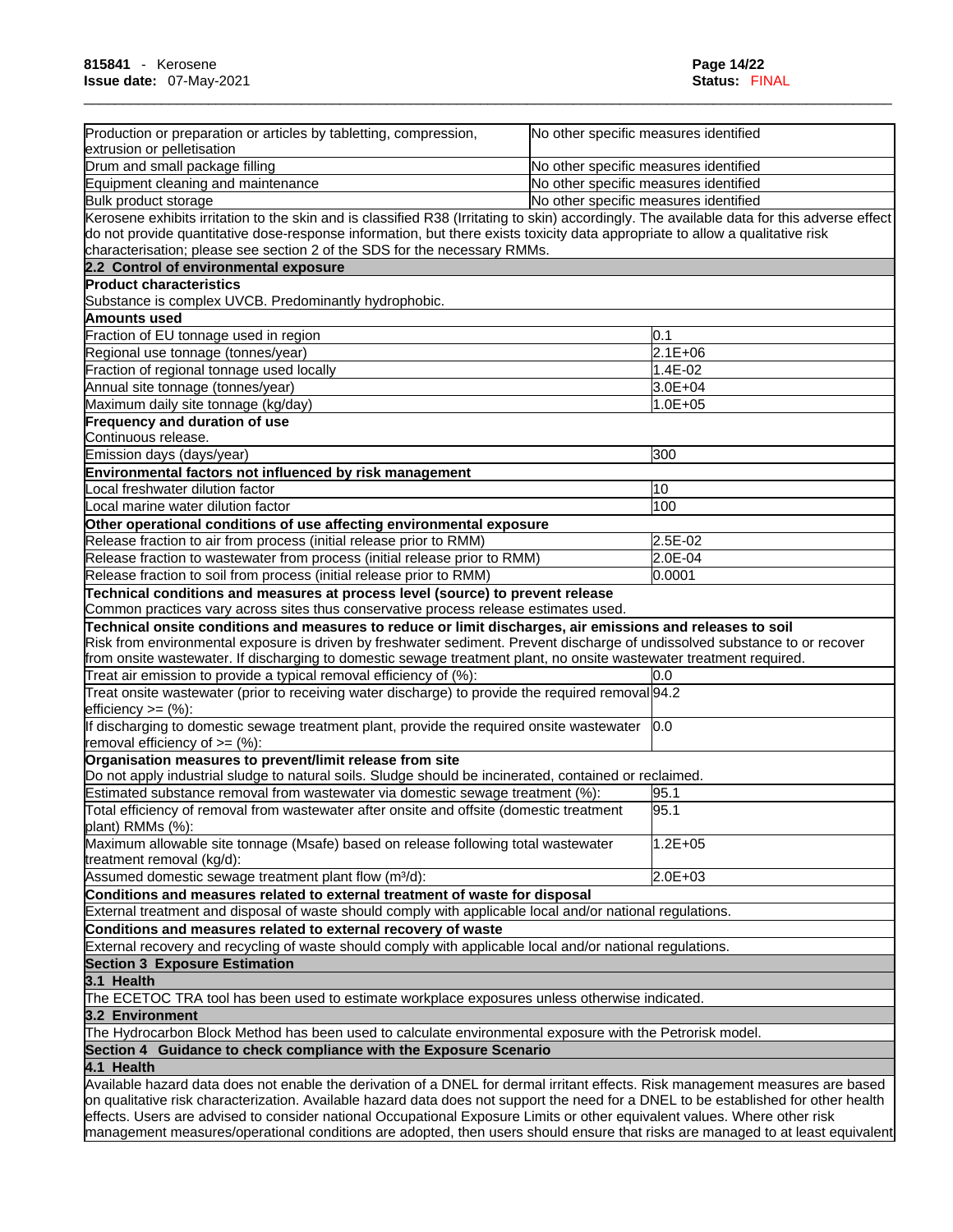### levels.

| 4.2 Environment                                                                                                                   |         |
|-----------------------------------------------------------------------------------------------------------------------------------|---------|
| Guidance is based on assumed operating conditions which may not be applicable to all sites; thus, scaling may be necessary to     |         |
| define appropriate site-specific risk management measures. Required removal efficiency for wastewater can be achieved using       |         |
| onsite/offsite technologies, either alone or in combination. Required removal efficiency for air can be achieved using on-site    |         |
| technologies, either alone or in combination. Further details on scaling and control technologies are provided in SpERC factsheet |         |
| (https://cefic.org/app/uploads/2019/01/SPERCs-Specific-Envirnonmental-Release-Classes-REACHImpl-ES-CSA-CSR.pdf).                  |         |
| Maximum Risk Characterisation Ratios for air emissions                                                                            | 1.3E-02 |
| Maximum Risk Characterisation Ratios for wastewater emissions                                                                     | 8.4E-01 |

\_\_\_\_\_\_\_\_\_\_\_\_\_\_\_\_\_\_\_\_\_\_\_\_\_\_\_\_\_\_\_\_\_\_\_\_\_\_\_\_\_\_\_\_\_\_\_\_\_\_\_\_\_\_\_\_\_\_\_\_\_\_\_\_\_\_\_\_\_\_\_\_\_\_\_\_\_\_\_\_\_\_\_\_\_\_\_\_\_\_\_\_\_\_\_\_\_\_\_\_\_\_\_\_

# **5. Use of substance in Cleaning Agents - Industrial**

| <b>Section 1 Exposure Scenario</b>                                                                                                                                                                                                                                                                                                          |                                                                                                                                                                     |  |
|---------------------------------------------------------------------------------------------------------------------------------------------------------------------------------------------------------------------------------------------------------------------------------------------------------------------------------------------|---------------------------------------------------------------------------------------------------------------------------------------------------------------------|--|
| Kerosenes                                                                                                                                                                                                                                                                                                                                   |                                                                                                                                                                     |  |
| Title                                                                                                                                                                                                                                                                                                                                       | Use in cleaning agents                                                                                                                                              |  |
| <b>Use Descriptor</b>                                                                                                                                                                                                                                                                                                                       |                                                                                                                                                                     |  |
| Process category (ies)                                                                                                                                                                                                                                                                                                                      | 1, 2, 3, 4, 7, 8a, 8b, 10, 13                                                                                                                                       |  |
| Environmental release category(ies)                                                                                                                                                                                                                                                                                                         |                                                                                                                                                                     |  |
| Specific Environmental Release Category                                                                                                                                                                                                                                                                                                     | ESVOC SpERC 4.4a.v1                                                                                                                                                 |  |
| Processes, tasks, activities covered                                                                                                                                                                                                                                                                                                        |                                                                                                                                                                     |  |
| Covers the use as a component of cleaning products including transfer from storage, pouring/unloading from drums or containers.<br>Exposures during mixing/diluting in the preparatory phase and cleaning activities (including spraying, brushing, dipping, wiping,<br>automated and by hand), related equipment cleaning and maintenance. |                                                                                                                                                                     |  |
| Section 2 Operational conditions and risk management measures                                                                                                                                                                                                                                                                               |                                                                                                                                                                     |  |
| 2.1 Control of worker exposure                                                                                                                                                                                                                                                                                                              |                                                                                                                                                                     |  |
| <b>Product characteristics</b>                                                                                                                                                                                                                                                                                                              |                                                                                                                                                                     |  |
| Physical form of product                                                                                                                                                                                                                                                                                                                    | Liquid, vapour pressure 0.5 - 10 kPa at STP                                                                                                                         |  |
| Concentration of substance in product                                                                                                                                                                                                                                                                                                       | Covers percentage substance in the product up to 100 % (unless                                                                                                      |  |
|                                                                                                                                                                                                                                                                                                                                             | stated differently).                                                                                                                                                |  |
| Frequency and duration of use                                                                                                                                                                                                                                                                                                               | Covers daily exposures up to 8 hours (unless stated differently)                                                                                                    |  |
| Other operational conditions affecting exposure                                                                                                                                                                                                                                                                                             | Assumes use at not more than 20°C above ambient<br>temperature, unless stated differently. Assumes a good basic<br>standard of occupational hygiene is implemented. |  |
|                                                                                                                                                                                                                                                                                                                                             |                                                                                                                                                                     |  |
| <b>Contributing Scenarios / Product Category</b>                                                                                                                                                                                                                                                                                            | <b>Specific Risk Management Measures &amp; Operating</b><br><b>Conditions</b>                                                                                       |  |
| General measures (skin irritants)                                                                                                                                                                                                                                                                                                           | Avoid direct skin contact with product. Identify potential                                                                                                          |  |
|                                                                                                                                                                                                                                                                                                                                             | areas for indirect skin contact. Wear gloves (tested to                                                                                                             |  |
|                                                                                                                                                                                                                                                                                                                                             | EN374) if hand contact with substance likely. Clean up                                                                                                              |  |
|                                                                                                                                                                                                                                                                                                                                             | contamination/spills as soon as they occur. Wash off any                                                                                                            |  |
|                                                                                                                                                                                                                                                                                                                                             | skin contamination immediately. Provide basic employee                                                                                                              |  |
|                                                                                                                                                                                                                                                                                                                                             | training to prevent / minimise exposures and to report any                                                                                                          |  |
|                                                                                                                                                                                                                                                                                                                                             | skin problems that may develop. Other skin protection                                                                                                               |  |
|                                                                                                                                                                                                                                                                                                                                             | measures such as impervious suits and face shields may                                                                                                              |  |
|                                                                                                                                                                                                                                                                                                                                             | be required during high dispersion activities which are                                                                                                             |  |
|                                                                                                                                                                                                                                                                                                                                             | likely to lead to substantial aerosol release, e.g. spraying                                                                                                        |  |
| General exposures (closed systems)                                                                                                                                                                                                                                                                                                          | No other specific measures identified                                                                                                                               |  |
| <b>Bulk transfers</b>                                                                                                                                                                                                                                                                                                                       | No other specific measures identified                                                                                                                               |  |
| Automated process with (semi) closed systems Use in contained                                                                                                                                                                                                                                                                               | No other specific measures identified                                                                                                                               |  |
| systems                                                                                                                                                                                                                                                                                                                                     |                                                                                                                                                                     |  |
| Automated process with (semi) closed systems Use in contained<br>systems Drum/batch transfers                                                                                                                                                                                                                                               | No other specific measures identified                                                                                                                               |  |
| Application of cleaning products in closed systems                                                                                                                                                                                                                                                                                          | No other specific measures identified                                                                                                                               |  |
| Filling / preparation of equipment from drums or containers                                                                                                                                                                                                                                                                                 | No other specific measures identified                                                                                                                               |  |
| Use in contained batch processes Semi Automated process. (e.g.:                                                                                                                                                                                                                                                                             | No other specific measures identified                                                                                                                               |  |
| Semi automatic application of floor care and maintenance products)                                                                                                                                                                                                                                                                          |                                                                                                                                                                     |  |
| Dipping, immersion and pouring                                                                                                                                                                                                                                                                                                              | No other specific measures identified                                                                                                                               |  |
| Cleaning with low-pressure washers                                                                                                                                                                                                                                                                                                          | No other specific measures identified                                                                                                                               |  |
| Cleaning with high pressure washers                                                                                                                                                                                                                                                                                                         | No other specific measures identified                                                                                                                               |  |
| Manual Cleaning Surfaces no spraying                                                                                                                                                                                                                                                                                                        | No other specific measures identified                                                                                                                               |  |
| Equipment cleaning and maintenance                                                                                                                                                                                                                                                                                                          | No other specific measures identified                                                                                                                               |  |
|                                                                                                                                                                                                                                                                                                                                             |                                                                                                                                                                     |  |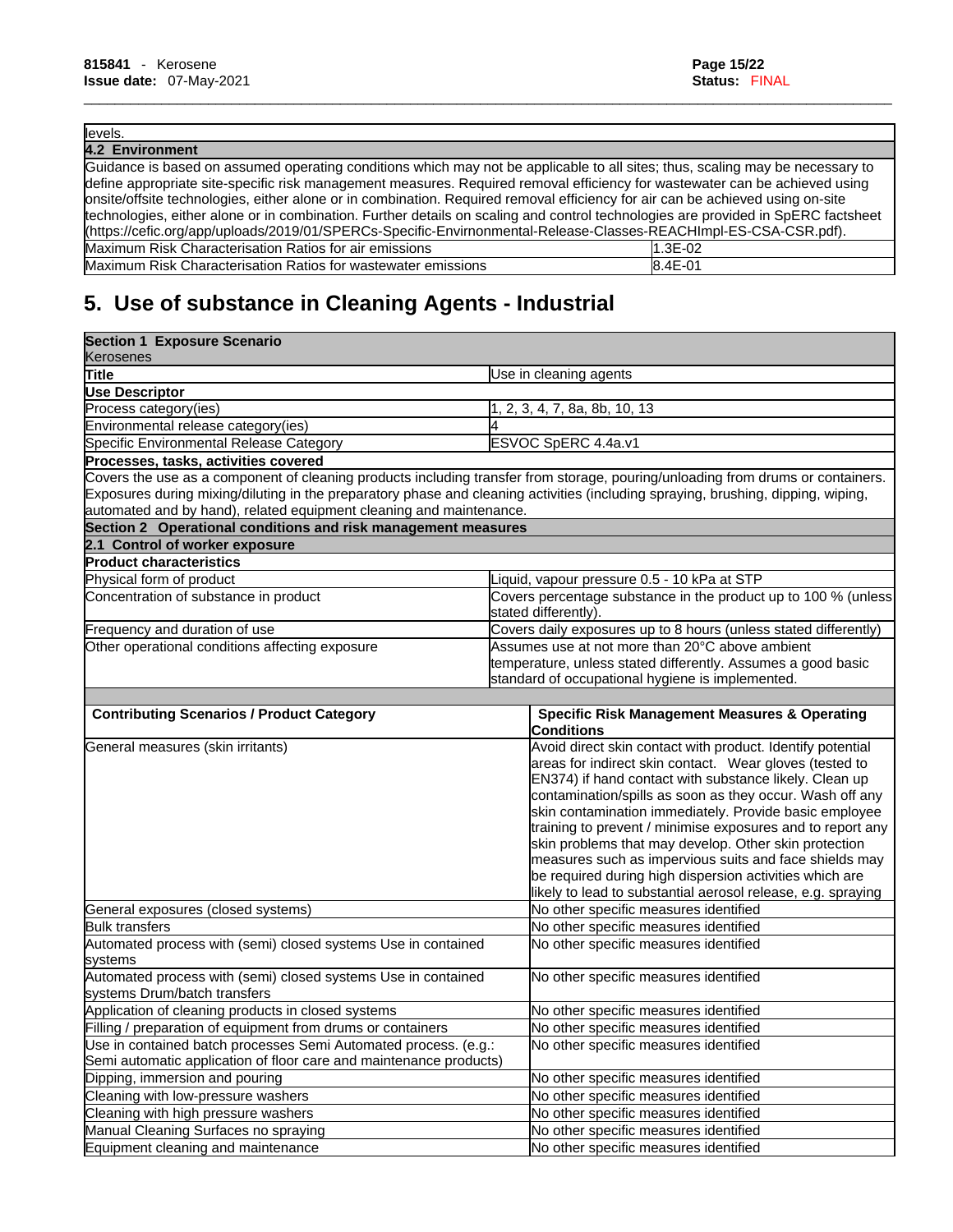| Storage Product sampling<br>No other specific measures identified<br>Kerosene exhibits irritation to the skin and is classified R38 (Irritating to skin) accordingly. The available data for this adverse effect |         |
|------------------------------------------------------------------------------------------------------------------------------------------------------------------------------------------------------------------|---------|
| do not provide quantitative dose-response information, but there exists toxicity data appropriate to allow a qualitative risk                                                                                    |         |
| characterisation; please see section 2 of the SDS for the necessary RMMs.                                                                                                                                        |         |
| 2.2 Control of environmental exposure                                                                                                                                                                            |         |
| <b>Product characteristics</b>                                                                                                                                                                                   |         |
| Substance is complex UVCB. Predominantly hydrophobic.                                                                                                                                                            |         |
| Amounts used                                                                                                                                                                                                     |         |
| Fraction of EU tonnage used in region                                                                                                                                                                            | 0.1     |
| Regional use tonnage (tonnes/year)                                                                                                                                                                               | 3.8E+00 |
| Fraction of regional tonnage used locally                                                                                                                                                                        | 1.0E+00 |
| Annual site tonnage (tonnes/year)                                                                                                                                                                                | 3.8E+00 |
| Maximum daily site tonnage (kg/day)                                                                                                                                                                              | 1.9E+02 |
| <b>Frequency and duration of use</b><br>Continuous release.                                                                                                                                                      |         |
| Emission days (days/year)                                                                                                                                                                                        | 20      |
| Environmental factors not influenced by risk management                                                                                                                                                          |         |
| Local freshwater dilution factor                                                                                                                                                                                 | 10      |
| Local marine water dilution factor                                                                                                                                                                               | 100     |
| Other operational conditions of use affecting environmental exposure                                                                                                                                             |         |
| Release fraction to air from process (initial release prior to RMM)                                                                                                                                              | 1.0E+00 |
| Release fraction to wastewater from process (initial release prior to RMM)                                                                                                                                       | 3.0E-06 |
| Release fraction to soil from process (initial release prior to RMM)                                                                                                                                             | 0       |
| Technical conditions and measures at process level (source) to prevent release                                                                                                                                   |         |
| Common practices vary across sites thus conservative process release estimates used.                                                                                                                             |         |
| Technical onsite conditions and measures to reduce or limit discharges, air emissions and releases to soil                                                                                                       |         |
| Risk from environmental exposure is driven by freshwater. Prevent discharge of undissolved substance to or recover from onsite                                                                                   |         |
| wastewater. No wastewater treatment required.                                                                                                                                                                    |         |
| Treat air emission to provide a typical removal efficiency of (%):                                                                                                                                               | 7.0E+01 |
| Treat onsite wastewater (prior to receiving water discharge) to provide the required removal 0.0<br>$lefticiency >= (%)$ :                                                                                       |         |
| If discharging to domestic sewage treatment plant, provide the required onsite wastewater<br>removal efficiency of $=$ (%):                                                                                      | 0.0     |
| Organisation measures to prevent/limit release from site<br>Do not apply industrial sludge to natural soils. Sludge should be incinerated, contained or reclaimed.                                               |         |
| Conditions and measures related to municipal sewage treatment plant                                                                                                                                              |         |
| Not applicable as there is no release to wastewater                                                                                                                                                              |         |
| Estimated substance removal from wastewater via domestic sewage treatment (%):                                                                                                                                   | 95.1    |
| Total efficiency of removal from wastewater after onsite and offsite (domestic treatment                                                                                                                         | 95.1    |
| plant) RMMs (%):                                                                                                                                                                                                 |         |
| Maximum allowable site tonnage (Msafe) based on release following total wastewater<br>treatment removal (kg/d):                                                                                                  | 3.3E+04 |
| Assumed domestic sewage treatment plant flow (m <sup>3</sup> /d):                                                                                                                                                | 2.0E+03 |
| Conditions and measures related to external treatment of waste for disposal                                                                                                                                      |         |
| External treatment and disposal of waste should comply with applicable local and/or national regulations.                                                                                                        |         |
| Conditions and measures related to external recovery of waste                                                                                                                                                    |         |
| External recovery and recycling of waste should comply with applicable local and/or national regulations.                                                                                                        |         |
| <b>Section 3 Exposure Estimation</b>                                                                                                                                                                             |         |
| 3.1 Health                                                                                                                                                                                                       |         |
| The ECETOC TRA tool has been used to estimate workplace exposures unless otherwise indicated.                                                                                                                    |         |
| 3.2 Environment                                                                                                                                                                                                  |         |
| The Hydrocarbon Block Method has been used to calculate environmental exposure with the Petrorisk model.                                                                                                         |         |
| Section 4 Guidance to check compliance with the Exposure Scenario                                                                                                                                                |         |
| 4.1 Health                                                                                                                                                                                                       |         |
| Available hazard data does not enable the derivation of a DNEL for dermal irritant effects. Risk management measures are based                                                                                   |         |
| on qualitative risk characterization. Available hazard data does not support the need for a DNEL to be established for other health                                                                              |         |
| effects. Users are advised to consider national Occupational Exposure Limits or other equivalent values. Where other risk                                                                                        |         |
| management measures/operational conditions are adopted, then users should ensure that risks are managed to at least equivalent<br>llevels.                                                                       |         |
| 4.2 Environment                                                                                                                                                                                                  |         |
| Guidance is based on assumed operating conditions which may not be applicable to all sites; thus, scaling may be necessary to                                                                                    |         |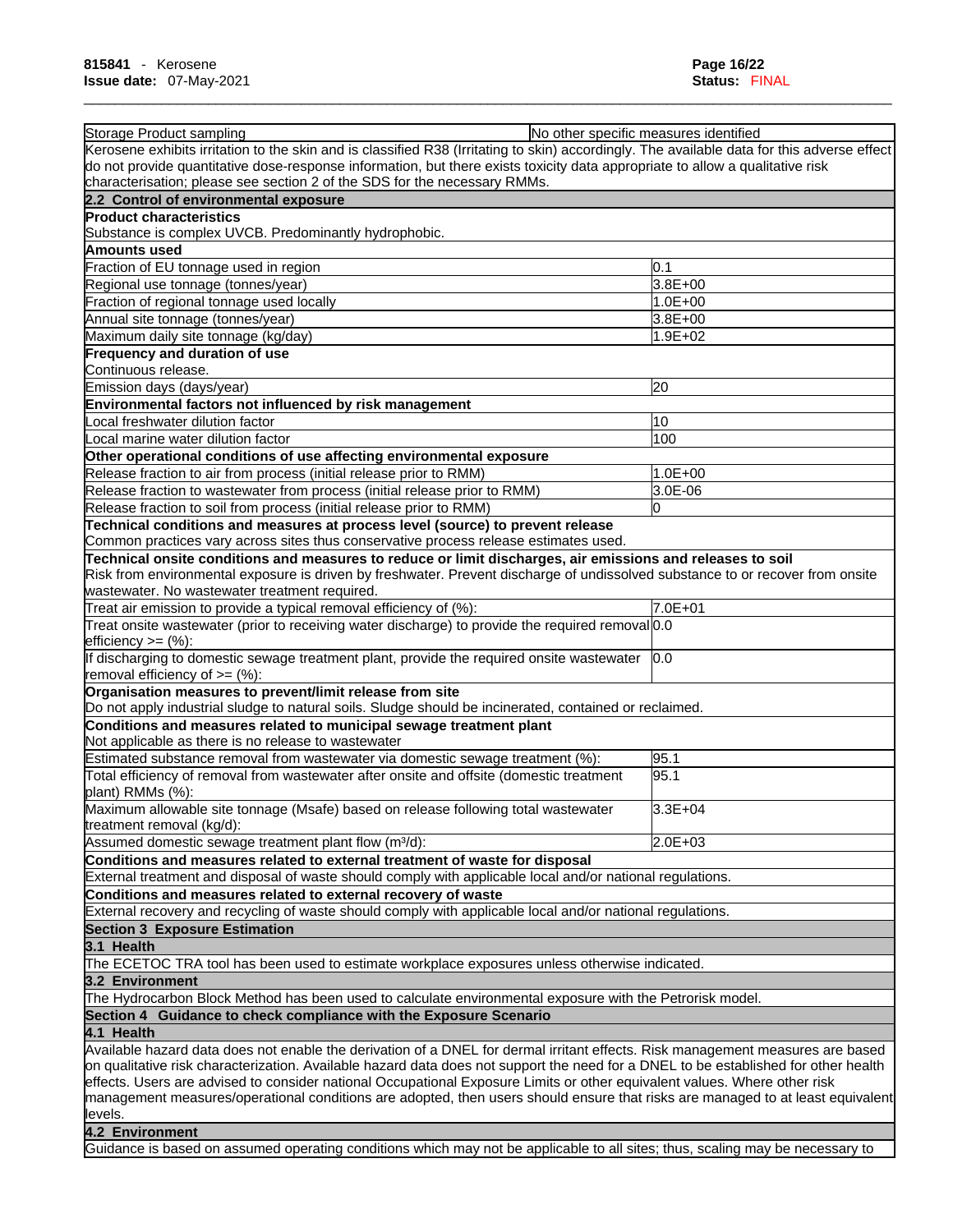define appropriate site-specific risk management measures. Required removal efficiency for wastewater can be achieved using onsite/offsite technologies, either alone or in combination. Required removal efficiency for air can be achieved using on-site technologies, either alone or in combination. Further details on scaling and control technologies are provided in SpERC factsheet (https://cefic.org/app/uploads/2019/01/SPERCs-Specific-Envirnonmental-Release-Classes-REACHImpl-ES-CSA-CSR.pdf). Maximum Risk Characterisation Ratios for air emissions 3.3E-04<br>Maximum Risk Characterisation Ratios for wastewater emissions 5.6E-03 Maximum Risk Characterisation Ratios for wastewater emissions

\_\_\_\_\_\_\_\_\_\_\_\_\_\_\_\_\_\_\_\_\_\_\_\_\_\_\_\_\_\_\_\_\_\_\_\_\_\_\_\_\_\_\_\_\_\_\_\_\_\_\_\_\_\_\_\_\_\_\_\_\_\_\_\_\_\_\_\_\_\_\_\_\_\_\_\_\_\_\_\_\_\_\_\_\_\_\_\_\_\_\_\_\_\_\_\_\_\_\_\_\_\_\_\_

# **6. Use of substance as a Fuel - Industrial**

| <b>Section 1 Exposure Scenario</b><br>Kerosenes                           |                                                                                                                                                                                                                                                                                                                                                                                                                                                                                                                                                                                                                   |  |
|---------------------------------------------------------------------------|-------------------------------------------------------------------------------------------------------------------------------------------------------------------------------------------------------------------------------------------------------------------------------------------------------------------------------------------------------------------------------------------------------------------------------------------------------------------------------------------------------------------------------------------------------------------------------------------------------------------|--|
| Title                                                                     | Use as a fuel                                                                                                                                                                                                                                                                                                                                                                                                                                                                                                                                                                                                     |  |
| <b>Use Descriptor</b>                                                     |                                                                                                                                                                                                                                                                                                                                                                                                                                                                                                                                                                                                                   |  |
| Process category(ies)                                                     | 1, 2, 3, 8a, 8b, 16                                                                                                                                                                                                                                                                                                                                                                                                                                                                                                                                                                                               |  |
| Environmental release category(ies)                                       |                                                                                                                                                                                                                                                                                                                                                                                                                                                                                                                                                                                                                   |  |
| Specific Environmental Release Category                                   | ESVOC SpERC 7.12a.v1                                                                                                                                                                                                                                                                                                                                                                                                                                                                                                                                                                                              |  |
| Processes, tasks, activities covered                                      |                                                                                                                                                                                                                                                                                                                                                                                                                                                                                                                                                                                                                   |  |
| use, equipment maintenance and handling of waste.                         | Covers the use as a fuel or in fuels (or fuel additives and additive components) and includes activities associated with its transfer,                                                                                                                                                                                                                                                                                                                                                                                                                                                                            |  |
| Section 2 Operational conditions and risk management measures             |                                                                                                                                                                                                                                                                                                                                                                                                                                                                                                                                                                                                                   |  |
| 2.1 Control of worker exposure                                            |                                                                                                                                                                                                                                                                                                                                                                                                                                                                                                                                                                                                                   |  |
| <b>Product characteristics</b>                                            |                                                                                                                                                                                                                                                                                                                                                                                                                                                                                                                                                                                                                   |  |
| Physical form of product                                                  | Liquid, vapour pressure 0.5 - 10 kPa at STP                                                                                                                                                                                                                                                                                                                                                                                                                                                                                                                                                                       |  |
| Concentration of substance in product                                     | Covers percentage substance in the product up to 100 % (unless                                                                                                                                                                                                                                                                                                                                                                                                                                                                                                                                                    |  |
|                                                                           | stated differently).                                                                                                                                                                                                                                                                                                                                                                                                                                                                                                                                                                                              |  |
| Frequency and duration of use                                             | Covers daily exposures up to 8 hours (unless stated differently)                                                                                                                                                                                                                                                                                                                                                                                                                                                                                                                                                  |  |
| Other operational conditions affecting exposure                           | Assumes use at not more than 20°C above ambient                                                                                                                                                                                                                                                                                                                                                                                                                                                                                                                                                                   |  |
|                                                                           | temperature, unless stated differently. Assumes a good basic                                                                                                                                                                                                                                                                                                                                                                                                                                                                                                                                                      |  |
|                                                                           | standard of occupational hygiene is implemented.                                                                                                                                                                                                                                                                                                                                                                                                                                                                                                                                                                  |  |
|                                                                           |                                                                                                                                                                                                                                                                                                                                                                                                                                                                                                                                                                                                                   |  |
| <b>Contributing Scenarios / Product Category</b>                          | <b>Specific Risk Management Measures &amp; Operating</b><br><b>Conditions</b>                                                                                                                                                                                                                                                                                                                                                                                                                                                                                                                                     |  |
| General measures (skin irritants)                                         | Avoid direct skin contact with product. Identify potential<br>areas for indirect skin contact. Wear gloves (tested to<br>EN374) if hand contact with substance likely. Clean up<br>contamination/spills as soon as they occur. Wash off any<br>skin contamination immediately. Provide basic employee<br>training to prevent / minimise exposures and to report any<br>skin problems that may develop. Other skin protection<br>measures such as impervious suits and face shields may<br>be required during high dispersion activities which are<br>likely to lead to substantial aerosol release, e.g. spraying |  |
| General exposures (closed systems)                                        | No other specific measures identified                                                                                                                                                                                                                                                                                                                                                                                                                                                                                                                                                                             |  |
| Use as a fuel (closed systems)                                            | No other specific measures identified                                                                                                                                                                                                                                                                                                                                                                                                                                                                                                                                                                             |  |
| <b>Bulk transfers</b>                                                     | No other specific measures identified                                                                                                                                                                                                                                                                                                                                                                                                                                                                                                                                                                             |  |
| <b>Bulk transfers</b>                                                     | No other specific measures identified                                                                                                                                                                                                                                                                                                                                                                                                                                                                                                                                                                             |  |
| Equipment cleaning and maintenance                                        | No other specific measures identified                                                                                                                                                                                                                                                                                                                                                                                                                                                                                                                                                                             |  |
| Bulk product storage                                                      | No other specific measures identified                                                                                                                                                                                                                                                                                                                                                                                                                                                                                                                                                                             |  |
| characterisation: please see section 2 of the SDS for the necessary RMMs. | Kerosene exhibits irritation to the skin and is classified R38 (Irritating to skin) accordingly. The available data for this adverse effect<br>do not provide quantitative dose-response information, but there exists toxicity data appropriate to allow a qualitative risk                                                                                                                                                                                                                                                                                                                                      |  |
| 2.2 Control of environmental exposure                                     |                                                                                                                                                                                                                                                                                                                                                                                                                                                                                                                                                                                                                   |  |
| <b>Product characteristics</b>                                            |                                                                                                                                                                                                                                                                                                                                                                                                                                                                                                                                                                                                                   |  |
| Substance is complex UVCB. Predominantly hydrophobic.                     |                                                                                                                                                                                                                                                                                                                                                                                                                                                                                                                                                                                                                   |  |
| <b>Amounts used</b>                                                       |                                                                                                                                                                                                                                                                                                                                                                                                                                                                                                                                                                                                                   |  |
| Fraction of EU tonnage used in region                                     | 0.1                                                                                                                                                                                                                                                                                                                                                                                                                                                                                                                                                                                                               |  |
| Regional use tonnage (tonnes/year)                                        | 3.7E+05                                                                                                                                                                                                                                                                                                                                                                                                                                                                                                                                                                                                           |  |
| Fraction of regional tonnage used locally                                 | $1.0E + 00$                                                                                                                                                                                                                                                                                                                                                                                                                                                                                                                                                                                                       |  |
| Annual site tonnage (tonnes/year)                                         | 3.7E+05                                                                                                                                                                                                                                                                                                                                                                                                                                                                                                                                                                                                           |  |
| Maximum daily site tonnage (kg/day)                                       | $1.2E + 06$                                                                                                                                                                                                                                                                                                                                                                                                                                                                                                                                                                                                       |  |
|                                                                           |                                                                                                                                                                                                                                                                                                                                                                                                                                                                                                                                                                                                                   |  |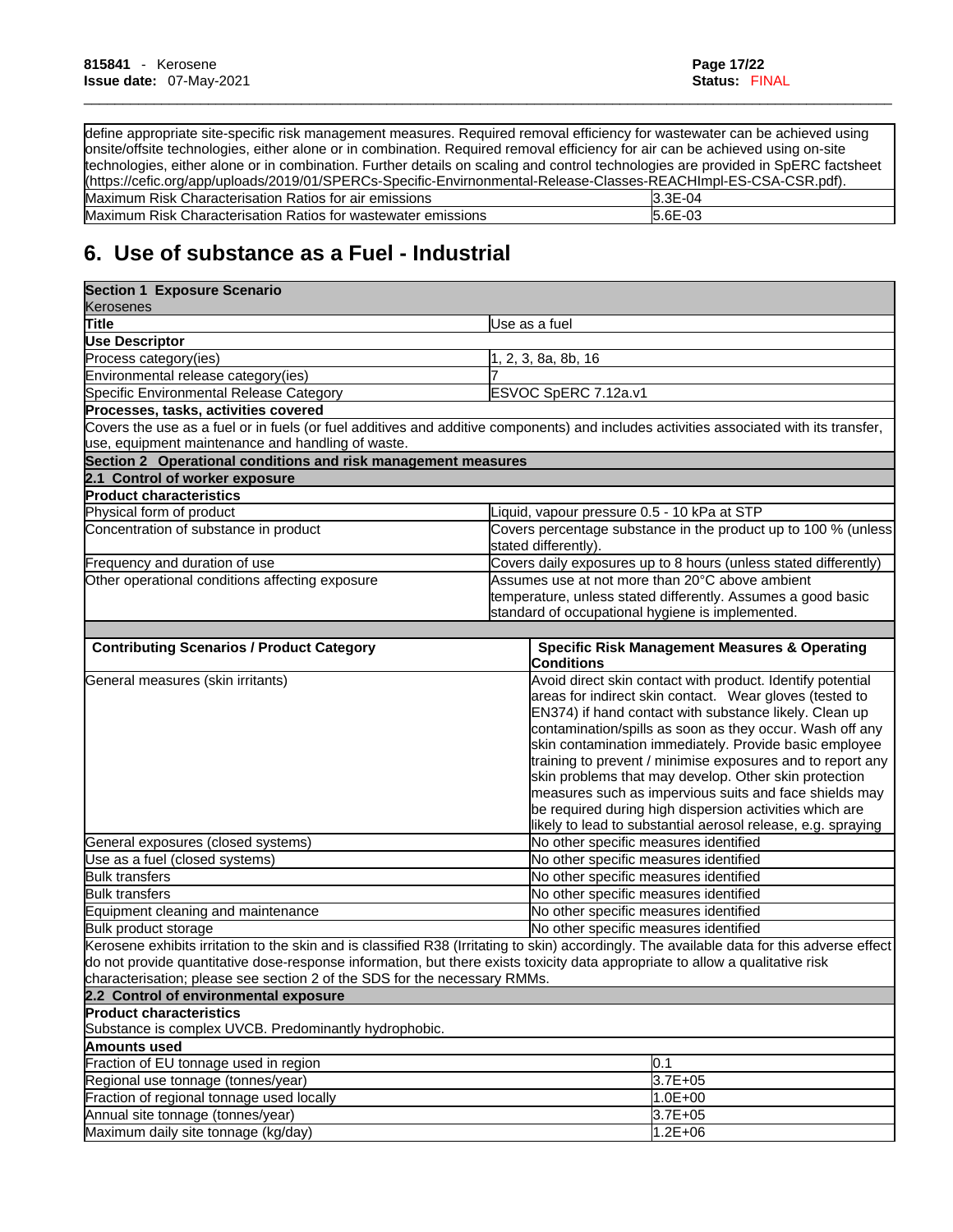| Frequency and duration of use<br>Continuous release.                                                                                                                                                                                                                            |                        |
|---------------------------------------------------------------------------------------------------------------------------------------------------------------------------------------------------------------------------------------------------------------------------------|------------------------|
| Emission days (days/year)                                                                                                                                                                                                                                                       | 300                    |
| Environmental factors not influenced by risk management                                                                                                                                                                                                                         |                        |
| Local freshwater dilution factor                                                                                                                                                                                                                                                | 10                     |
| Local marine water dilution factor                                                                                                                                                                                                                                              | 100                    |
|                                                                                                                                                                                                                                                                                 |                        |
| Other operational conditions of use affecting environmental exposure                                                                                                                                                                                                            |                        |
| Release fraction to air from process (initial release prior to RMM)                                                                                                                                                                                                             | 5.0E-02                |
| Release fraction to wastewater from process (initial release prior to RMM)                                                                                                                                                                                                      | 1.0E-05                |
| Release fraction to soil from process (initial release prior to RMM)                                                                                                                                                                                                            | 0                      |
| Technical conditions and measures at process level (source) to prevent release                                                                                                                                                                                                  |                        |
| Common practices vary across sites thus conservative process release estimates used.                                                                                                                                                                                            |                        |
| Technical onsite conditions and measures to reduce or limit discharges, air emissions and releases to soil<br>Risk from environmental exposure is driven by freshwater sediment. If discharging to domestic sewage treatment plant, no onsite<br>wastewater treatment required. |                        |
| Treat air emission to provide a typical removal efficiency of (%):                                                                                                                                                                                                              | $9.5E + 01$            |
| Treat onsite wastewater (prior to receiving water discharge) to provide the required removal 90.7                                                                                                                                                                               |                        |
| efficiency $>=$ (%):                                                                                                                                                                                                                                                            |                        |
| If discharging to domestic sewage treatment plant, provide the required onsite wastewater<br>removal efficiency of $>=(\%)$ :                                                                                                                                                   | 0.0                    |
| Organisation measures to prevent/limit release from site                                                                                                                                                                                                                        |                        |
| Do not apply industrial sludge to natural soils. Sludge should be incinerated, contained or reclaimed.                                                                                                                                                                          |                        |
| Conditions and measures related to municipal sewage treatment plant                                                                                                                                                                                                             |                        |
| Not applicable as there is no release to wastewater                                                                                                                                                                                                                             |                        |
| Estimated substance removal from wastewater via domestic sewage treatment (%):                                                                                                                                                                                                  | 95.1                   |
| Total efficiency of removal from wastewater after onsite and offsite (domestic treatment<br>plant) RMMs (%):                                                                                                                                                                    | 95.1                   |
| Maximum allowable site tonnage (Msafe) based on release following total wastewater<br>treatment removal (kg/d):                                                                                                                                                                 | 2.4E+06                |
| Assumed domestic sewage treatment plant flow (m <sup>3</sup> /d):                                                                                                                                                                                                               | $2.0E + 03$            |
| Conditions and measures related to external treatment of waste for disposal                                                                                                                                                                                                     |                        |
| External treatment and disposal of waste should comply with applicable local and/or national regulations.                                                                                                                                                                       |                        |
| Conditions and measures related to external recovery of waste                                                                                                                                                                                                                   |                        |
| External recovery and recycling of waste should comply with applicable local and/or national regulations.                                                                                                                                                                       |                        |
| <b>Section 3 Exposure Estimation</b>                                                                                                                                                                                                                                            |                        |
| 3.1 Health                                                                                                                                                                                                                                                                      |                        |
| The ECETOC TRA tool has been used to estimate workplace exposures unless otherwise indicated.                                                                                                                                                                                   |                        |
|                                                                                                                                                                                                                                                                                 |                        |
| 3.2 Environment                                                                                                                                                                                                                                                                 |                        |
| The Hydrocarbon Block Method has been used to calculate environmental exposure with the Petrorisk model.                                                                                                                                                                        |                        |
| Section 4 Guidance to check compliance with the Exposure Scenario                                                                                                                                                                                                               |                        |
| 4.1 Health                                                                                                                                                                                                                                                                      |                        |
| Available hazard data does not enable the derivation of a DNEL for dermal irritant effects. Risk management measures are based                                                                                                                                                  |                        |
| on qualitative risk characterization. Available hazard data does not support the need for a DNEL to be established for other health                                                                                                                                             |                        |
| effects. Users are advised to consider national Occupational Exposure Limits or other equivalent values. Where other risk                                                                                                                                                       |                        |
| management measures/operational conditions are adopted, then users should ensure that risks are managed to at least equivalent                                                                                                                                                  |                        |
| levels.                                                                                                                                                                                                                                                                         |                        |
| 4.2 Environment                                                                                                                                                                                                                                                                 |                        |
| Guidance is based on assumed operating conditions which may not be applicable to all sites; thus, scaling may be necessary to                                                                                                                                                   |                        |
| define appropriate site-specific risk management measures. Required removal efficiency for wastewater can be achieved using                                                                                                                                                     |                        |
| onsite/offsite technologies, either alone or in combination. Required removal efficiency for air can be achieved using on-site                                                                                                                                                  |                        |
| technologies, either alone or in combination. Further details on scaling and control technologies are provided in SpERC factsheet                                                                                                                                               |                        |
| l(https://cefic.org/app/uploads/2019/01/SPERCs-Specific-Envirnonmental-Release-Classes-REACHImpl-ES-CSA-CSR.pdf).                                                                                                                                                               |                        |
|                                                                                                                                                                                                                                                                                 |                        |
| Maximum Risk Characterisation Ratios for air emissions<br>Maximum Risk Characterisation Ratios for wastewater emissions                                                                                                                                                         | 1.7E-02<br>$5.2E - 01$ |

# **7. Use of substance as a Fuel - Professional**

| <b>Section 1</b><br><b>Exposure Scenario</b> |                |
|----------------------------------------------|----------------|
| Kerosenes                                    |                |
| Title                                        | IUse as a fuel |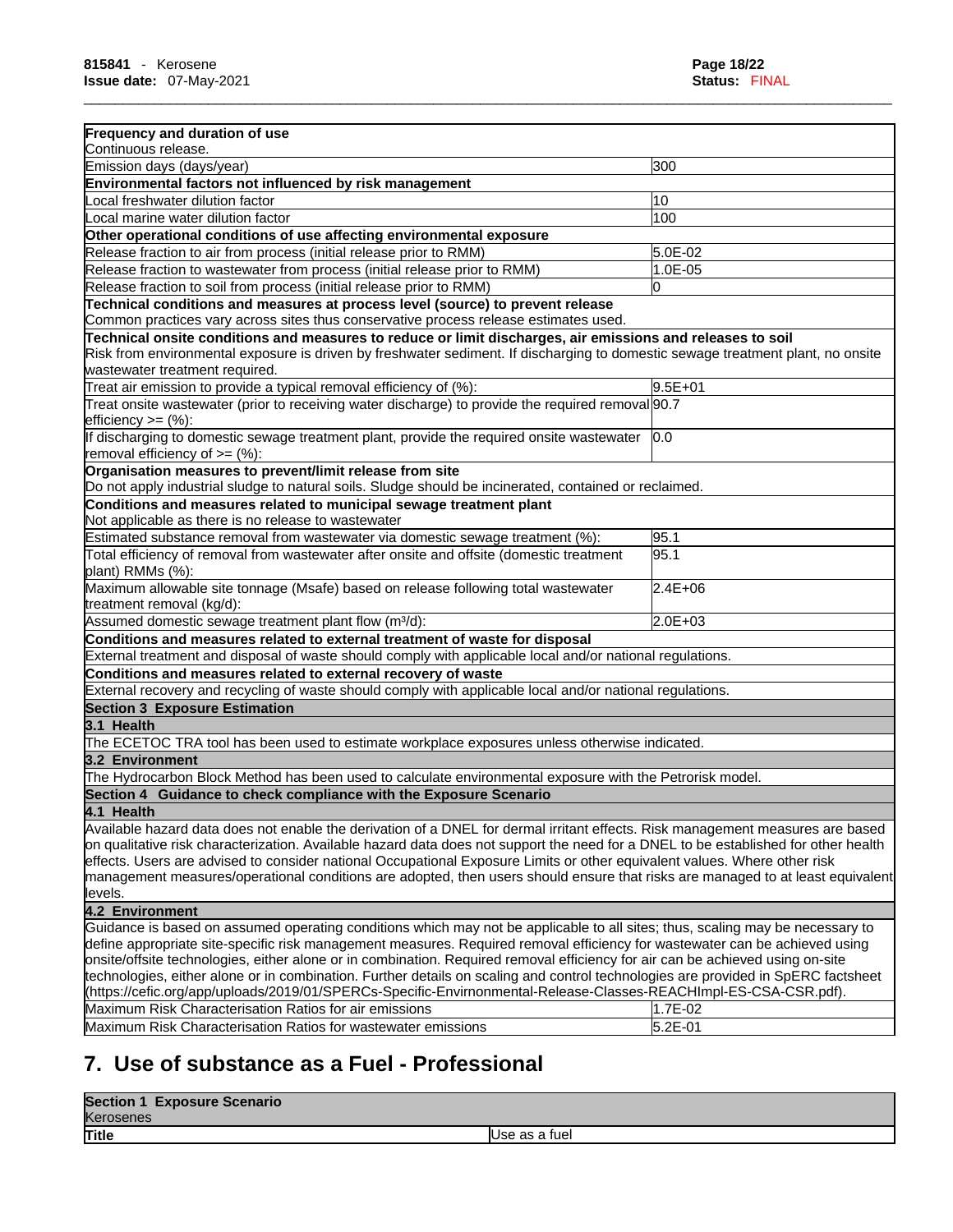| <b>Use Descriptor</b>                                                                                                                       |                                                                  |                                                                                                                         |  |
|---------------------------------------------------------------------------------------------------------------------------------------------|------------------------------------------------------------------|-------------------------------------------------------------------------------------------------------------------------|--|
| Process category(ies)                                                                                                                       |                                                                  | 1, 2, 3, 8a, 8b, 16                                                                                                     |  |
| Environmental release category(ies)                                                                                                         | 9a, 6a                                                           |                                                                                                                         |  |
| Specific Environmental Release Category<br>ESVOC SpERC 9.12b.v1                                                                             |                                                                  |                                                                                                                         |  |
| Processes, tasks, activities covered                                                                                                        |                                                                  |                                                                                                                         |  |
| Covers the use as a fuel or in fuels (or fuel additives and additive components) and includes activities associated with its transfer,      |                                                                  |                                                                                                                         |  |
| use, equipment maintenance and handling of waste.                                                                                           |                                                                  |                                                                                                                         |  |
| Section 2 Operational conditions and risk management measures                                                                               |                                                                  |                                                                                                                         |  |
| 2.1 Control of worker exposure                                                                                                              |                                                                  |                                                                                                                         |  |
| <b>Product characteristics</b>                                                                                                              |                                                                  |                                                                                                                         |  |
| Physical form of product                                                                                                                    |                                                                  | iquid, vapour pressure 0.5 - 10 kPa at STP                                                                              |  |
| Concentration of substance in product                                                                                                       |                                                                  | Covers percentage substance in the product up to 100 % (unless<br>stated differently).                                  |  |
| Frequency and duration of use                                                                                                               | Covers daily exposures up to 8 hours (unless stated differently) |                                                                                                                         |  |
| Other operational conditions affecting exposure                                                                                             |                                                                  | Assumes use at not more than 20°C above ambient                                                                         |  |
|                                                                                                                                             |                                                                  | temperature, unless stated differently. Assumes a good basic                                                            |  |
|                                                                                                                                             |                                                                  | standard of occupational hygiene is implemented.                                                                        |  |
|                                                                                                                                             |                                                                  |                                                                                                                         |  |
| <b>Contributing Scenarios / Product Category</b>                                                                                            |                                                                  | <b>Specific Risk Management Measures &amp; Operating</b><br><b>Conditions</b>                                           |  |
| General measures (skin irritants)                                                                                                           |                                                                  | Avoid direct skin contact with product. Identify potential                                                              |  |
|                                                                                                                                             |                                                                  | areas for indirect skin contact. Wear gloves (tested to                                                                 |  |
|                                                                                                                                             |                                                                  | EN374) if hand contact with substance likely. Clean up                                                                  |  |
|                                                                                                                                             |                                                                  | contamination/spills as soon as they occur. Wash off any                                                                |  |
|                                                                                                                                             |                                                                  | skin contamination immediately. Provide basic employee                                                                  |  |
|                                                                                                                                             |                                                                  | training to prevent / minimise exposures and to report any                                                              |  |
|                                                                                                                                             |                                                                  | skin problems that may develop. Other skin protection                                                                   |  |
|                                                                                                                                             |                                                                  | measures such as impervious suits and face shields may                                                                  |  |
|                                                                                                                                             |                                                                  | be required during high dispersion activities which are<br>likely to lead to substantial aerosol release, e.g. spraying |  |
| General exposures (closed systems)                                                                                                          |                                                                  | No other specific measures identified                                                                                   |  |
| Use as a fuel (closed systems)                                                                                                              |                                                                  | No other specific measures identified                                                                                   |  |
| <b>Bulk transfers</b>                                                                                                                       |                                                                  | No other specific measures identified                                                                                   |  |
| Transfer from/pouring from containers                                                                                                       |                                                                  | No other specific measures identified                                                                                   |  |
| Equipment cleaning and maintenance                                                                                                          |                                                                  | No other specific measures identified                                                                                   |  |
| Bulk product storage                                                                                                                        |                                                                  | No other specific measures identified                                                                                   |  |
| Kerosene exhibits irritation to the skin and is classified R38 (Irritating to skin) accordingly. The available data for this adverse effect |                                                                  |                                                                                                                         |  |
| do not provide quantitative dose-response information, but there exists toxicity data appropriate to allow a qualitative risk               |                                                                  |                                                                                                                         |  |
| characterisation; please see section 2 of the SDS for the necessary RMMs.                                                                   |                                                                  |                                                                                                                         |  |
| 2.2 Control of environmental exposure                                                                                                       |                                                                  |                                                                                                                         |  |
| <b>Product characteristics</b>                                                                                                              |                                                                  |                                                                                                                         |  |
| Substance is complex UVCB. Predominantly hydrophobic.                                                                                       |                                                                  |                                                                                                                         |  |
| Amounts used                                                                                                                                |                                                                  |                                                                                                                         |  |
| Fraction of EU tonnage used in region                                                                                                       |                                                                  | 0.1                                                                                                                     |  |
| Regional use tonnage (tonnes/year)                                                                                                          |                                                                  | 8.0e2                                                                                                                   |  |
| Fraction of regional tonnage used locally                                                                                                   |                                                                  |                                                                                                                         |  |
| Frequency and duration of use                                                                                                               |                                                                  |                                                                                                                         |  |
| Continuous release.                                                                                                                         |                                                                  |                                                                                                                         |  |
| Emission days (days/year)                                                                                                                   |                                                                  | 365                                                                                                                     |  |
| Environmental factors not influenced by risk management                                                                                     |                                                                  |                                                                                                                         |  |
| Local freshwater dilution factor                                                                                                            |                                                                  | 10                                                                                                                      |  |
| Local marine water dilution factor                                                                                                          |                                                                  | 100                                                                                                                     |  |
| Other operational conditions of use affecting environmental exposure                                                                        |                                                                  |                                                                                                                         |  |
| Release fraction to air from process (initial release prior to RMM)                                                                         |                                                                  | 1.0E-03                                                                                                                 |  |
| Release fraction to wastewater from process (initial release prior to RMM)                                                                  |                                                                  | 1.0E-05                                                                                                                 |  |
| Release fraction to soil from process (initial release prior to RMM)                                                                        |                                                                  | 0.00001                                                                                                                 |  |
| Technical conditions and measures at process level (source) to prevent release                                                              |                                                                  |                                                                                                                         |  |
| Common practices vary across sites thus conservative process release estimates used.                                                        |                                                                  |                                                                                                                         |  |
| Technical onsite conditions and measures to reduce or limit discharges, air emissions and releases to soil                                  |                                                                  |                                                                                                                         |  |
| Risk from environmental exposure is driven by freshwater. No wastewater treatment required.                                                 |                                                                  |                                                                                                                         |  |
| Treat air emission to provide a typical removal efficiency of (%):                                                                          |                                                                  | N/A                                                                                                                     |  |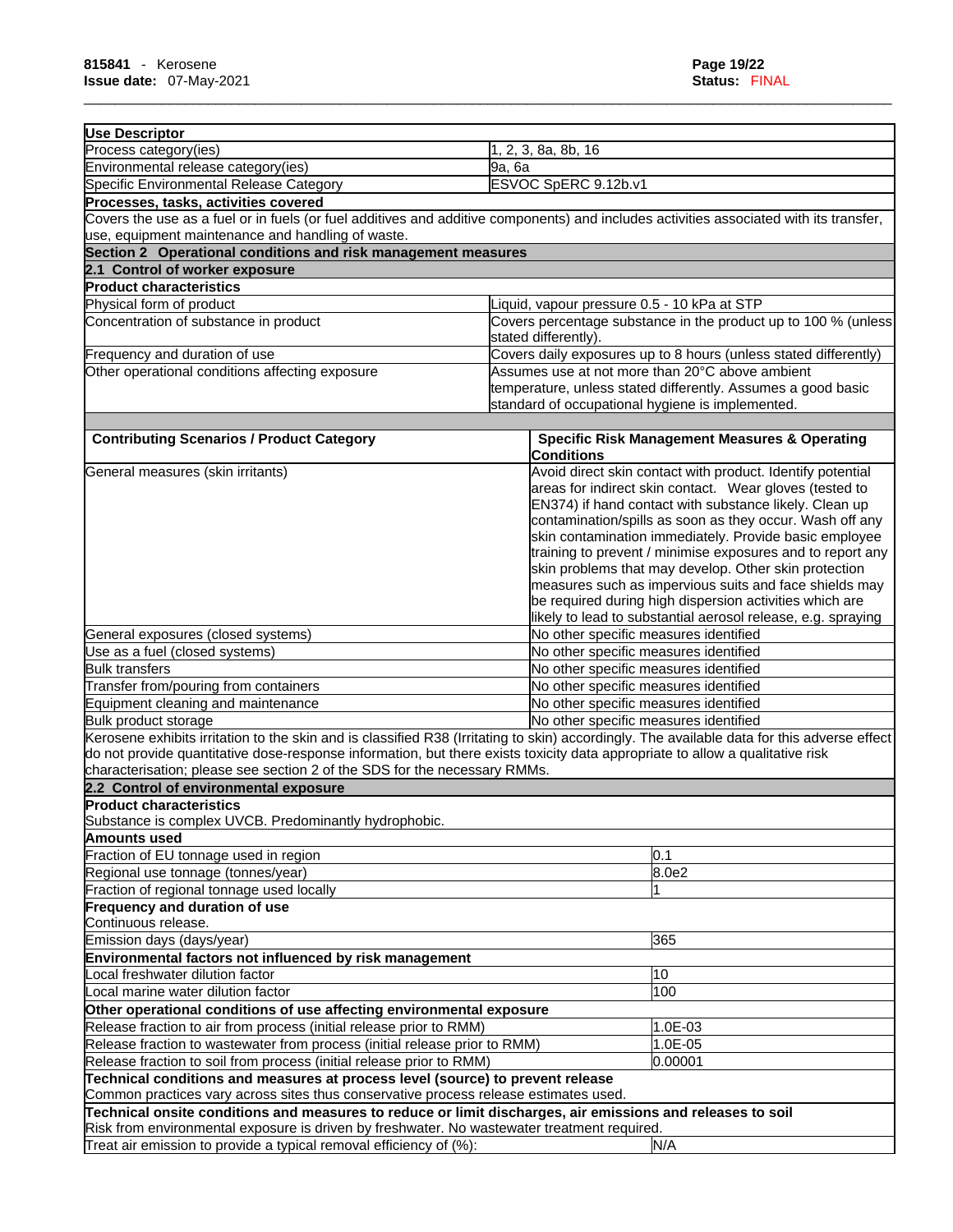| Treat onsite wastewater (prior to receiving water discharge) to provide the required removal 0.0<br>$lefticiency >= (%)$ :                                                                                                                                                                                                                                                                                                                                                                                                                      |             |
|-------------------------------------------------------------------------------------------------------------------------------------------------------------------------------------------------------------------------------------------------------------------------------------------------------------------------------------------------------------------------------------------------------------------------------------------------------------------------------------------------------------------------------------------------|-------------|
| If discharging to domestic sewage treatment plant, provide the required onsite wastewater<br>removal efficiency of $=$ (%):                                                                                                                                                                                                                                                                                                                                                                                                                     | 0.0         |
| Organisation measures to prevent/limit release from site<br>Do not apply industrial sludge to natural soils. Sludge should be incinerated, contained or reclaimed.                                                                                                                                                                                                                                                                                                                                                                              |             |
| Conditions and measures related to municipal sewage treatment plant<br>Not applicable as there is no release to wastewater                                                                                                                                                                                                                                                                                                                                                                                                                      |             |
| Estimated substance removal from wastewater via domestic sewage treatment (%):                                                                                                                                                                                                                                                                                                                                                                                                                                                                  | 95.1        |
| Total efficiency of removal from wastewater after onsite and offsite (domestic treatment<br>plant) RMMs (%):                                                                                                                                                                                                                                                                                                                                                                                                                                    | 95.1        |
| Maximum allowable site tonnage (Msafe) based on release following total wastewater<br>treatment removal (kg/d):                                                                                                                                                                                                                                                                                                                                                                                                                                 | $3.5E + 05$ |
| Assumed domestic sewage treatment plant flow (m <sup>3</sup> /d):                                                                                                                                                                                                                                                                                                                                                                                                                                                                               | 2.0E+03     |
| Conditions and measures related to external treatment of waste for disposal                                                                                                                                                                                                                                                                                                                                                                                                                                                                     |             |
| Combustion emissions considered in regional exposure assessment. Combustion emissions limited by required exhaust emission<br>controls. External treatment and disposal of waste should comply with applicable local and/or national regulations.                                                                                                                                                                                                                                                                                               |             |
| Conditions and measures related to external recovery of waste                                                                                                                                                                                                                                                                                                                                                                                                                                                                                   |             |
| This substance is consumed during use and no waste of the substance is generated.                                                                                                                                                                                                                                                                                                                                                                                                                                                               |             |
| <b>Section 3 Exposure Estimation</b>                                                                                                                                                                                                                                                                                                                                                                                                                                                                                                            |             |
| 3.1 Health                                                                                                                                                                                                                                                                                                                                                                                                                                                                                                                                      |             |
| The ECETOC TRA tool has been used to estimate workplace exposures unless otherwise indicated.                                                                                                                                                                                                                                                                                                                                                                                                                                                   |             |
| 3.2 Environment                                                                                                                                                                                                                                                                                                                                                                                                                                                                                                                                 |             |
| The Hydrocarbon Block Method has been used to calculate environmental exposure with the Petrorisk model.                                                                                                                                                                                                                                                                                                                                                                                                                                        |             |
| Section 4 Guidance to check compliance with the Exposure Scenario                                                                                                                                                                                                                                                                                                                                                                                                                                                                               |             |
| 4.1 Health                                                                                                                                                                                                                                                                                                                                                                                                                                                                                                                                      |             |
| Available hazard data does not enable the derivation of a DNEL for dermal irritant effects. Risk management measures are based<br>on qualitative risk characterization. Available hazard data does not support the need for a DNEL to be established for other health<br>effects. Users are advised to consider national Occupational Exposure Limits or other equivalent values. Where other risk<br>management measures/operational conditions are adopted, then users should ensure that risks are managed to at least equivalent<br>levels. |             |
| 4.2 Environment                                                                                                                                                                                                                                                                                                                                                                                                                                                                                                                                 |             |
| Guidance is based on assumed operating conditions which may not be applicable to all sites; thus, scaling may be necessary to                                                                                                                                                                                                                                                                                                                                                                                                                   |             |
| define appropriate site-specific risk management measures. Required removal efficiency for wastewater can be achieved using                                                                                                                                                                                                                                                                                                                                                                                                                     |             |
| onsite/offsite technologies, either alone or in combination. Required removal efficiency for air can be achieved using on-site                                                                                                                                                                                                                                                                                                                                                                                                                  |             |
| technologies, either alone or in combination. Further details on scaling and control technologies are provided in SpERC factsheet                                                                                                                                                                                                                                                                                                                                                                                                               |             |
| (https://cefic.org/app/uploads/2019/01/SPERCs-Specific-Envirnonmental-Release-Classes-REACHImpl-ES-CSA-CSR.pdf).                                                                                                                                                                                                                                                                                                                                                                                                                                |             |
| Maximum Risk Characterisation Ratios for air emissions                                                                                                                                                                                                                                                                                                                                                                                                                                                                                          | 6.2E-04     |
| Maximum Risk Characterisation Ratios for wastewater emissions                                                                                                                                                                                                                                                                                                                                                                                                                                                                                   | 6.4E-03     |

# **8. Use of substance as a Fuel - Consumer**

| <b>Section 1 Exposure Scenario</b>                            |                                                                                                                                    |
|---------------------------------------------------------------|------------------------------------------------------------------------------------------------------------------------------------|
| Kerosenes                                                     |                                                                                                                                    |
| <b>Title</b>                                                  | Use as a fuel                                                                                                                      |
| <b>Use Descriptor</b>                                         |                                                                                                                                    |
| Product category (ies)                                        | 13                                                                                                                                 |
| Environmental release category (ies)                          | 9a, 9b                                                                                                                             |
| Specific Environmental Release Category                       | ESVOC SpERC 9.12c.v1                                                                                                               |
| Processes, tasks, activities covered                          |                                                                                                                                    |
|                                                               | Covers the use as binders and release agents including material transfers, mixing, application by spraying, brushing, and handling |
| of waste.                                                     |                                                                                                                                    |
| Section 2 Operational conditions and risk management measures |                                                                                                                                    |
| 2.1 Control of worker exposure                                |                                                                                                                                    |
| <b>Product characteristics</b>                                |                                                                                                                                    |
| Physical form of product                                      | Liquid, vapour pressure > 10 kPa at STP                                                                                            |
| Concentration of substance in product                         | Covers percentage substance in the product up to 100 % (unless<br>stated differently).                                             |
| Amounts used                                                  | For each use event, covers use amounts up to (g): 5000. Covers<br>skin contact area up to (cm2): 420.                              |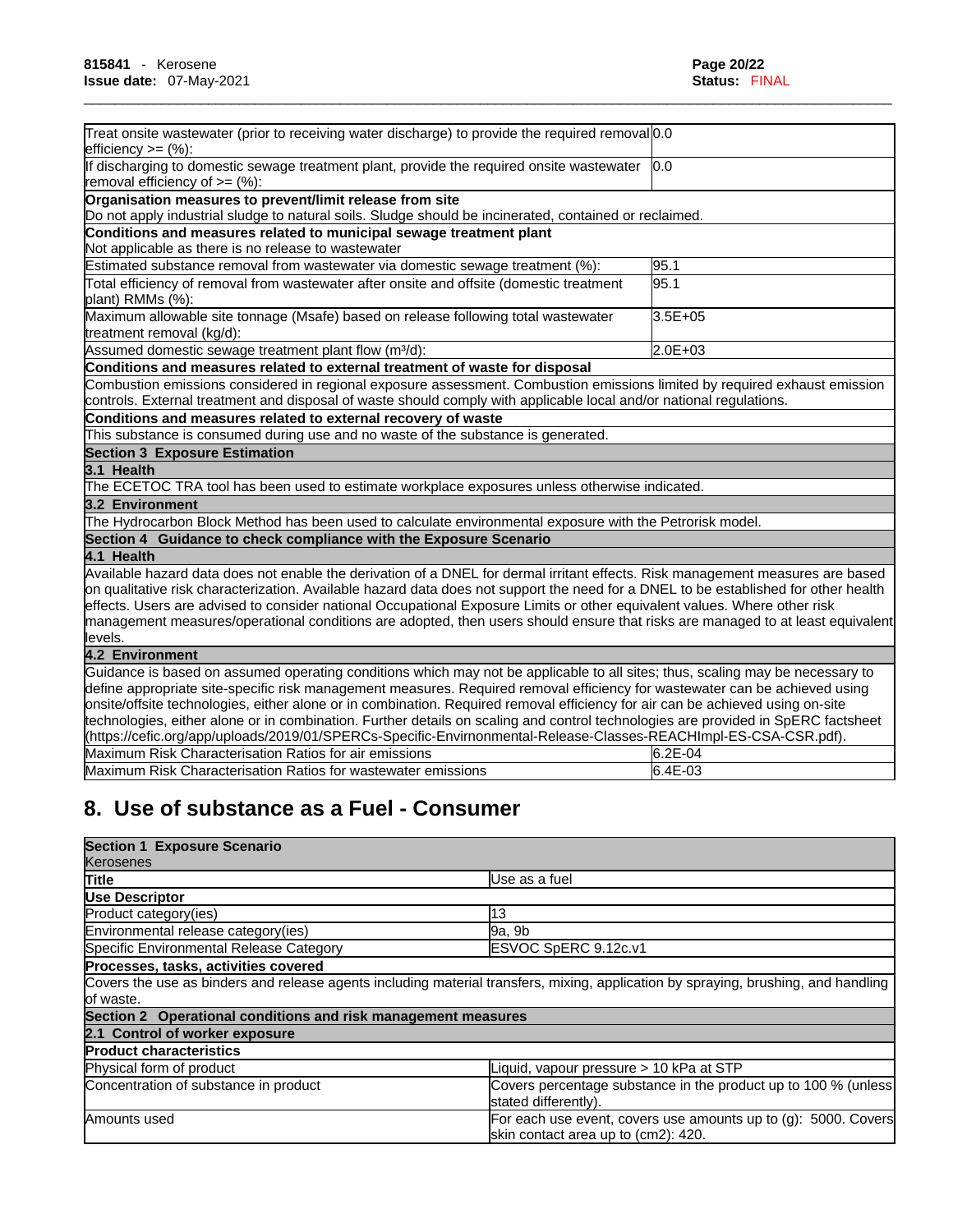| Frequency and duration of use                                                                                                 | Covers use up to (times/day of use): 0.143 Covers exposure up                                                                                                                                                                                                                                                                                                                                                                                                                                                       |  |
|-------------------------------------------------------------------------------------------------------------------------------|---------------------------------------------------------------------------------------------------------------------------------------------------------------------------------------------------------------------------------------------------------------------------------------------------------------------------------------------------------------------------------------------------------------------------------------------------------------------------------------------------------------------|--|
|                                                                                                                               | to (hours/event): 2                                                                                                                                                                                                                                                                                                                                                                                                                                                                                                 |  |
| Other operational conditions affecting exposure                                                                               | Covers use at ambient temperatures. assumes use in a 20 m3<br>room. assumes use with typical ventilation.                                                                                                                                                                                                                                                                                                                                                                                                           |  |
|                                                                                                                               |                                                                                                                                                                                                                                                                                                                                                                                                                                                                                                                     |  |
| <b>Contributing Scenarios / Product Category</b>                                                                              | <b>Specific Risk Management Measures &amp; Operating</b><br><b>Conditions</b>                                                                                                                                                                                                                                                                                                                                                                                                                                       |  |
| PC13 - Fuels Liquid: Automotive Refuelling                                                                                    | Covers concentrations up to (%): 100. Covers use up to<br>(times/day of use): 52. Covers skin contact area up to<br>(cm2): 210.00. For each use event, covers use amounts<br>up to $(g)$ : 50000. Covers use in room size of $(m3)$ : 100.<br>Covers exposure up to (hours/event): 0.05. No specific<br>risk management measure identified beyond those<br>operational conditions stated                                                                                                                            |  |
| PC13 - Fuels Liquid: home space heater fuel                                                                                   | Covers concentrations up to (%): 100. Covers use up to<br>(days/year): 52. Covers use up to (times/day of use): 1.<br>Covers skin contact area up to (cm2): 210.00. For each<br>use event, covers use amounts up to (g): 50000. Covers<br>use under typical household ventilation Covers use in<br>room size of (m <sup>3</sup> ): 100. Covers exposure up to<br>(hours/event): 0.05. No specific risk management<br>measure identified beyond those operational conditions                                         |  |
| PC13 - Fuels Liquid Garden Equipment - Use                                                                                    | stated<br>Covers concentrations up to (%): 100. Covers use up to<br>(days/year): 26. Covers use up to (times/day of use): 1.<br>For each use event, covers use amounts up to (g): 1000.<br>Covers outdoor use Covers use in room size of (m <sup>3</sup> ): 100.<br>Covers exposure up to (hours/event): 2.00. No specific<br>risk management measure identified beyond those<br>operational conditions stated                                                                                                      |  |
| PC13 - Fuels Liquid: garden equipment - refuelling                                                                            | Covers concentrations up to (%): 100. Covers use up to<br>(days/year): 26. Covers use up to (times/day of use): 1.<br>Covers skin contact area up to (cm2): 420.00. For each<br>use event, covers use amounts up to (g): 1000. Covers<br>use in a one car garage (34 m <sup>3</sup> ) under typical ventilation.<br>Covers use in room size of (m <sup>3</sup> ): 34. Covers exposure up<br>to (hours/event): 0.03. No specific risk management<br>measure identified beyond those operational conditions<br>stated |  |
|                                                                                                                               | Kerosene exhibits irritation to the skin and is classified R38 (Irritating to skin) accordingly. The available data for this adverse effect                                                                                                                                                                                                                                                                                                                                                                         |  |
| do not provide quantitative dose-response information, but there exists toxicity data appropriate to allow a qualitative risk |                                                                                                                                                                                                                                                                                                                                                                                                                                                                                                                     |  |
| characterisation; please see section 2 of the SDS for the necessary RMMs.                                                     |                                                                                                                                                                                                                                                                                                                                                                                                                                                                                                                     |  |
| 2.2 Control of environmental exposure                                                                                         |                                                                                                                                                                                                                                                                                                                                                                                                                                                                                                                     |  |
| Product characteristics<br>Substance is complex UVCB. Predominantly hydrophobic.                                              |                                                                                                                                                                                                                                                                                                                                                                                                                                                                                                                     |  |
| Amounts used                                                                                                                  |                                                                                                                                                                                                                                                                                                                                                                                                                                                                                                                     |  |
| Fraction of EU tonnage used in region                                                                                         | 0.1                                                                                                                                                                                                                                                                                                                                                                                                                                                                                                                 |  |
| Regional use tonnage (tonnes/year)                                                                                            | 7.6E+04                                                                                                                                                                                                                                                                                                                                                                                                                                                                                                             |  |
| Fraction of regional tonnage used locally                                                                                     | 5.0E-04                                                                                                                                                                                                                                                                                                                                                                                                                                                                                                             |  |
| Annual site tonnage (tonnes/year)                                                                                             | 3.8E+01                                                                                                                                                                                                                                                                                                                                                                                                                                                                                                             |  |
| Maximum daily site tonnage (kg/day)                                                                                           | 1.0E+02                                                                                                                                                                                                                                                                                                                                                                                                                                                                                                             |  |
| Frequency and duration of use                                                                                                 |                                                                                                                                                                                                                                                                                                                                                                                                                                                                                                                     |  |
| Continuous release.                                                                                                           |                                                                                                                                                                                                                                                                                                                                                                                                                                                                                                                     |  |
| Emission days (days/year)                                                                                                     | 365                                                                                                                                                                                                                                                                                                                                                                                                                                                                                                                 |  |
| Environmental factors not influenced by risk management                                                                       |                                                                                                                                                                                                                                                                                                                                                                                                                                                                                                                     |  |
| Local freshwater dilution factor                                                                                              | 10                                                                                                                                                                                                                                                                                                                                                                                                                                                                                                                  |  |
| Local marine water dilution factor                                                                                            | 100                                                                                                                                                                                                                                                                                                                                                                                                                                                                                                                 |  |
| Other operational conditions of use affecting environmental exposure                                                          |                                                                                                                                                                                                                                                                                                                                                                                                                                                                                                                     |  |
| Release fraction to air from wide dispersive use (regional only)                                                              | 1.0E-03                                                                                                                                                                                                                                                                                                                                                                                                                                                                                                             |  |
|                                                                                                                               |                                                                                                                                                                                                                                                                                                                                                                                                                                                                                                                     |  |
| Release fraction to wastewater from wide dispersive use                                                                       | 1.0E-05                                                                                                                                                                                                                                                                                                                                                                                                                                                                                                             |  |
| Release fraction to soil from wide dispersive use (regional only)                                                             | 0.00001                                                                                                                                                                                                                                                                                                                                                                                                                                                                                                             |  |
| Conditions and measures related to municipal sewage treatment plant                                                           |                                                                                                                                                                                                                                                                                                                                                                                                                                                                                                                     |  |